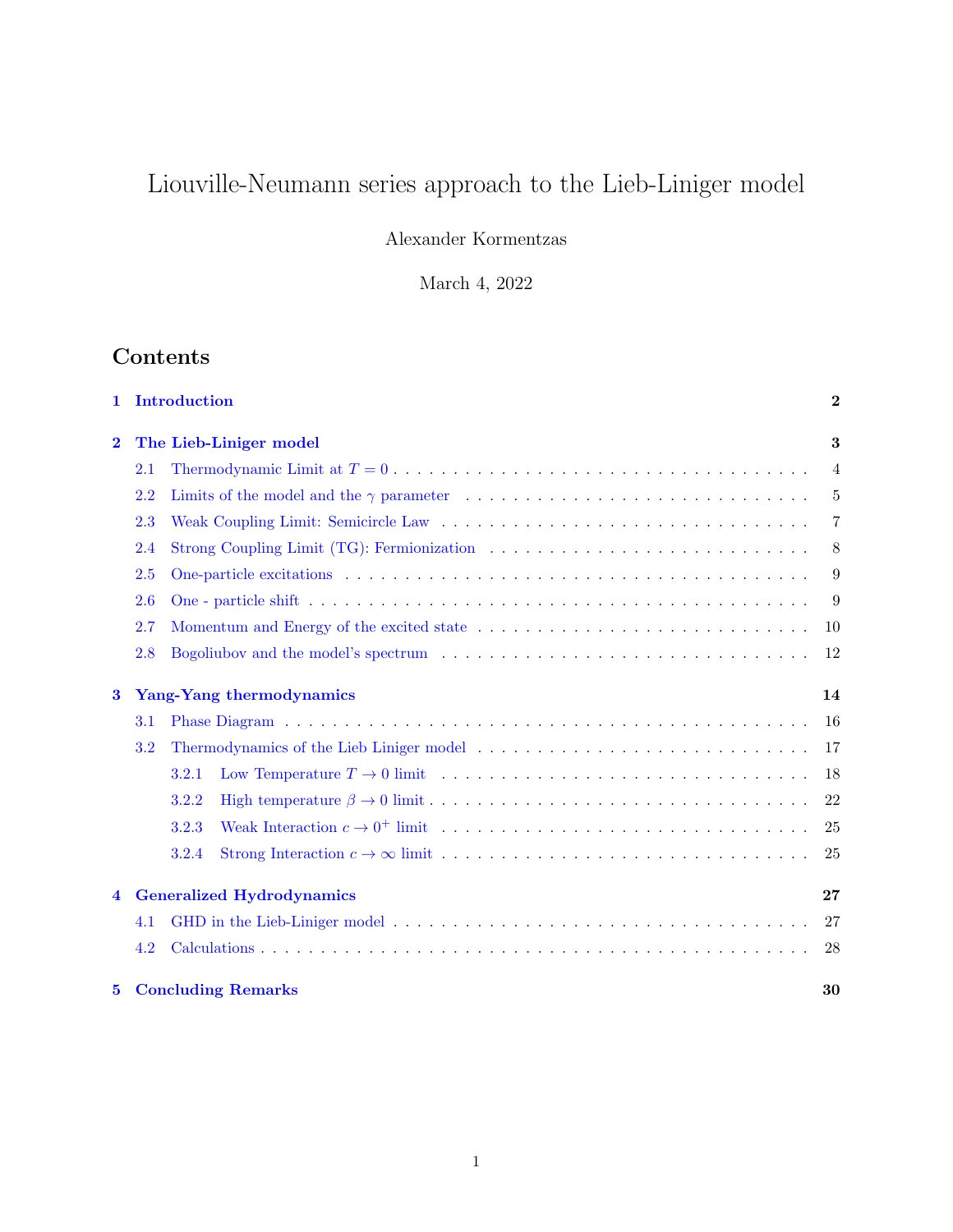## <span id="page-1-0"></span>1 Introduction

Integrability is a mathematical property of certain dynamical systems. Generally speaking, an integrable systems consists of a dynamical system with sufficient many conserved quantities, i.e., the integrals of motion. Thus, the system's degrees of freedom are substantially lower than the dimensionality of its phase space, and its evolution is restricted. To characterize integrable systems, we often talk about three features; complete integrability, i.e. the existence of a maximal set of conserved quantities; algebraic integrability, i.e. the existence of algebraic invariants, having a base in algebraic geometry; and lastly, solvability, i.e. the determination of solutions for such a model in an explicit functional form. These systems do not necessarily have solutions that can be expressed in closed forms, and nowadays integrability functions as a property of the geometry or topology of the system's solutions in phase space.

Integrability as a concept dates back to Hans Bethe, whose work concerned the energy eigenstates of the 1-D Heisenberg spin chain with the nearest interaction, in 1931 [\[1\]](#page-30-0). Bethe proposed a special form of the wavefunction. This form consists of a superposition of all possible permutations of plane waves in a line of length L, namely  $\chi = \sum_{\mathcal{P}} A(\mathcal{P})e^{i(k_{\mathcal{P}_1}x_1 + ... + k_{\mathcal{P}_N}x_N)}$ , where  $\mathcal{P}_1 ... \mathcal{P}_N$  stand for a permutation  $\mathcal{P}$  of integers 1, 2, ... N and  $A(\mathcal{P})$  are the phase shifts. N! plane waves are N-fold exponential phase factors  $e^{ik_jx_j}$ . This special form will be discussed more in section 2.

This solution, called Bethe's ansatz (BA), did not receive much popularity upon inception. However, in 1963, Lieb and Liniger [\[2,](#page-30-1) [3\]](#page-30-2) first solved the 1-D many-body problem of bosons with a two-body delta-function interaction, using Bethe's hypothesis. They gave exact solutions for this model in terms of the wave numbers (also called quasi-momenta or rapidities),  $k_i(i = 1, \ldots, N)$ , satisfying a set of Bethe ansatz equations, called the Lieb-Liniger equations. To find the spectrum of the model, one needs to sum up all  $k_i^2$ .

The Bethe ansatz equations describe the roles of individual particles in many-body correlations. Thus, quantum integrability enters the playing field. To explain quantum integrability, one needs to consider a free particle setting, where all one-body dynamics are reducible. To name a quantum system integrable, the two-body dynamics must be reducible. One example is that of spin chains, while other interesting cases consist of interacting quantum gases, the Hubbard Model, Gaudin magnets, etc.

As previously mentioned, the reducibility of two-body interactions is a necessary condition to name a quantum model integrable. And that is exactly what C.N Yang [\[4\]](#page-30-3) found in 1968 when working on the eigenvalue problem of the spin 1/2 δ-function interacting Fermi gas. To be precise, both C.N. Yang and Baxter [\[5\]](#page-30-4) in 1971 independently found an equation that, if satisfied by a two-body scattering matrix of a system, made the system integrable. And of course, the equation took its name after both of them, namely, the Yang-Baxter equation. For models that satisfy this equation, meaning that they are exactly solvable, one can obtain the energy spectrum of the Hamiltonian exactly in terms of the BA equations. From there, one can proceed to derive physical properties of such a model. The Lieb-Liniger Bose gas [\[2\]](#page-30-1) is a noteworthy BA integrable model, while another one is the Yang-Gaudin model [\[4,](#page-30-3) [6\]](#page-30-5).

In 1969, C.N. Yang and C.P. Yang worked on the thermodynamics of the many-body problem [\[7\]](#page-30-6). They presented a grand canonical description of the model, in equilibrium. By minimizing the Gibbs free energy, the so called Yang-Yang equations arise, through which analytical solutions can be obtained. This Yang-Yang approach advanced our understanding of many-body physics, and has aided researches in finding exact solutions for finite temperatures, as well as other temperature regimes.

At this point, it is wise to discuss ensemble statistics, as we wish to properly distinguish the physical origin of distinguishable and indistinguishable particles. At room temperature, one can treat the particles in the air as N identical billiard balls (the well-known 1-D classical billiard or hard rod gas), colliding with each other, their size being much smaller than the mean distance between them. The particles are distinguishable. However, de Broglie matter-wave theory states that the thermal wavelength of a moving particle is given by the formula:  $\lambda_{dB} = \sqrt{2\pi\hbar^2/(mk_BT)}$ , where m is the mass of the particle,  $\hbar$  is the Plank constant,  $k_b$  is Boltzmann's constant and T is the temperature. In the case we are discussing, as the temperature becomes very low, the thermal de Broglie wavelength increases, and the wave packets start to overlap with each other. Therefore, we can define a degenerate temperature, below which the particles are indistinguishable from one another. Below the degenerate temperature, the properties of fermions and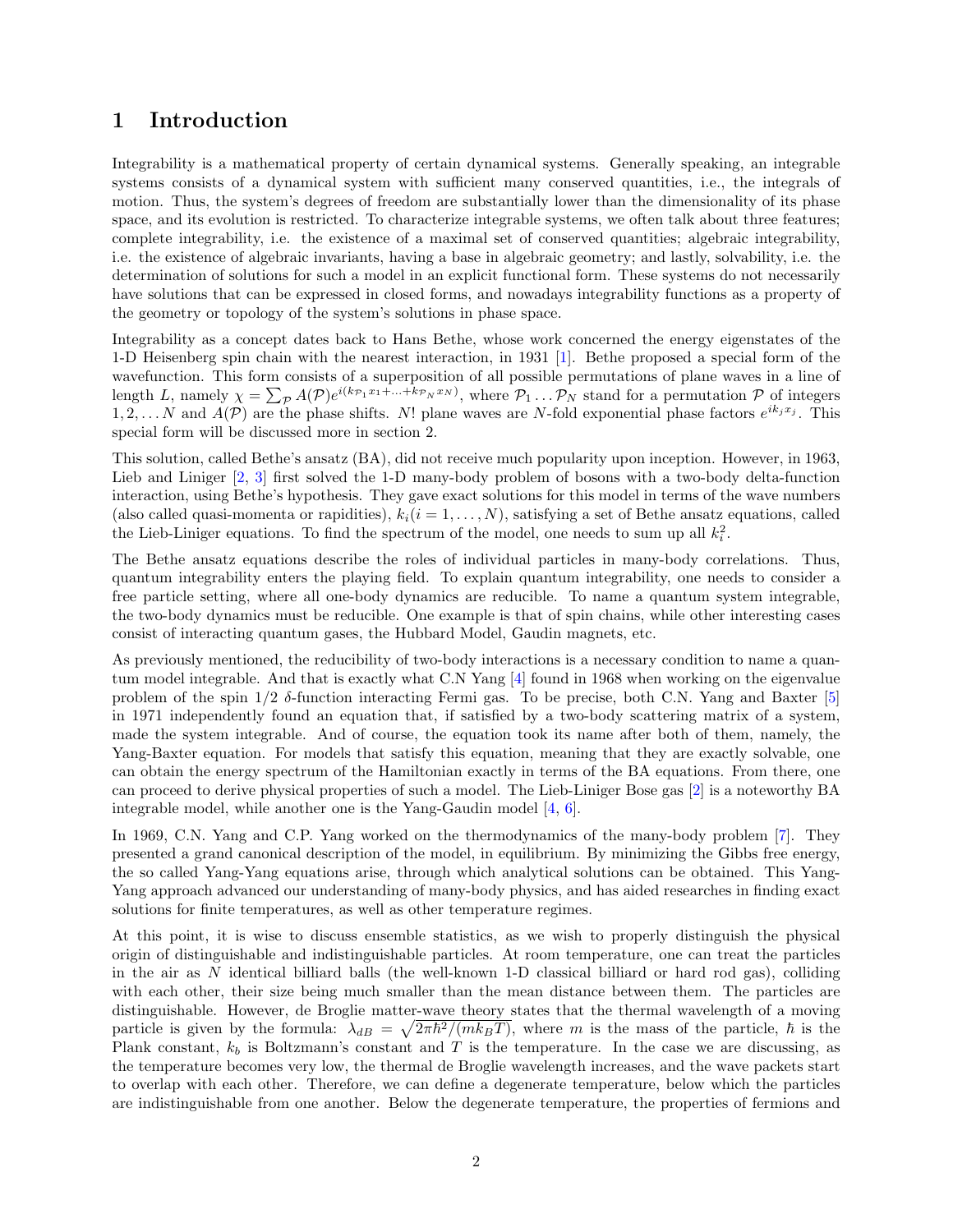bosons differ, fundamentally. Fermions are subject to the Pauli exclusion principle, i.e. they cannot occupy the same quantum state. Bosons, however, obey no such principle, as under certain conditions they can collapse into the same quantum ground state, the famous Bose-Einstein condensate. The Lieb-Liniger model is an ideal ensemble to understand this physical disparity between the distinguishable and indistinguishable natures of classical and quantum particles. This becomes prominent when one investigates the different temperature regimes of the Lieb-Liniger model, and understands how the 1-D confined bosons behave in them.

Lately, the Bethe ansatz approach has been very successful in the realm of condensed matter physics, such as in Kondo impurity problems, BCS pairing models, the 1-D Hubbard model, spin ladders, quantum optics, cold atoms, quantum statistical mechanics and more. Recent research has shown remarkable connections between conformal field theory and Yang-Baxter integrability in 2D lattice models. In our work, we will explore the exactly solvable Lieb-Liniger model, utilizing the Bethe ansatz as well as the Yang-Yang equations.

We organize our work as follows. In Section 2, we present a derivation of the Bethe ansatz for the Lieb-Liniger Bose gas. We explore the limits of the model, from weak to strong coupling, providing insight on the various cases of excitations and interactions that commonly occur, discussing the model's spectrum. In Section 3, we provide a phase diagram for the model and give an in depth review of the Yang-Yang thermodynamics method, which we then use to extract results for the various limiting thermodynamical cases of the model, namely the different temperature and interaction strength regimes. In Section 4, we briefly discuss Generalized Hydrodynamics and its impact as a newly developed theory, providing an application of it on the Lieb-Liniger model.

### <span id="page-2-0"></span>2 The Lieb-Liniger model

The Lieb-Liniger model [\[2,](#page-30-1) [3\]](#page-30-2) describes a system of N indistinguishable spinless bosons, interacting via a delta-function potential on a line of length  $L$ . The Hamiltonian of this system is:

<span id="page-2-2"></span>
$$
\mathcal{H} = -\frac{\hbar^2}{2m} \sum_{i=1}^{N} \frac{\partial^2}{\partial x_i^2} + 2c \sum_{i < j}^{N} \delta(x_i - x_j) \tag{1}
$$

where c is the interaction strength and  $x_i$  refers to the position of the particles. From here forward, we will work in the units  $\hbar = 2m = 1$  for convenience.

Lieb and Liniger [\[3\]](#page-30-2) used a BA of the wavefunction-superposition of all possible permutations that plane waves in a line of length  $L$  can have, namely:

<span id="page-2-1"></span>
$$
\chi = \sum_{\mathcal{P}} A(\mathcal{P}) e^{i(k_{\mathcal{P}_1} x_1 + \dots + k_{\mathcal{P}_N} x_N)}, \quad A(\mathcal{P}') = \frac{k_{\mathcal{P}_j} - k_{\mathcal{P}_{j+1}} + ic}{k_{\mathcal{P}_j} - k_{\mathcal{P}_{j+1}} - ic} A(\mathcal{P})
$$
(2)

where  $P_1 \ldots P_N$  stand for a permutation P of integers 1, 2, ... N. N! plane waves are N-fold exponential phase factors  $e^{ik_jx_j}$ . The N wave numbers  $k_i$  permute among the N coordinates  $x_j$ . We call  $k_i$  rapidities or quasi-momenta. In addition, the whavefunction [\(2\)](#page-2-1) is allowed a global phase  $e^{i\alpha}$ , with  $\alpha = 0$  making the wavefunction periodic, while  $\alpha = \pi$  makes it anti-periodic.

Applying periodic boundary conditions  $\alpha = 0$  to [\(2\)](#page-2-1) that obey the Hamiltonian [\(1\)](#page-2-2), we arrive at the Bethe equations, a set of  $N$  equations for  $N$  particles:

<span id="page-2-3"></span>
$$
e^{ik_j L} = \prod_{l \neq j}^{N} \frac{(k_j - k_l) + ic}{(k_j - k_l) - ic}, \quad j = 1, 2, ..., N
$$
 (3)

It is convenient to take the logarithm of these Bethe equations [\(3\)](#page-2-3) to obtain: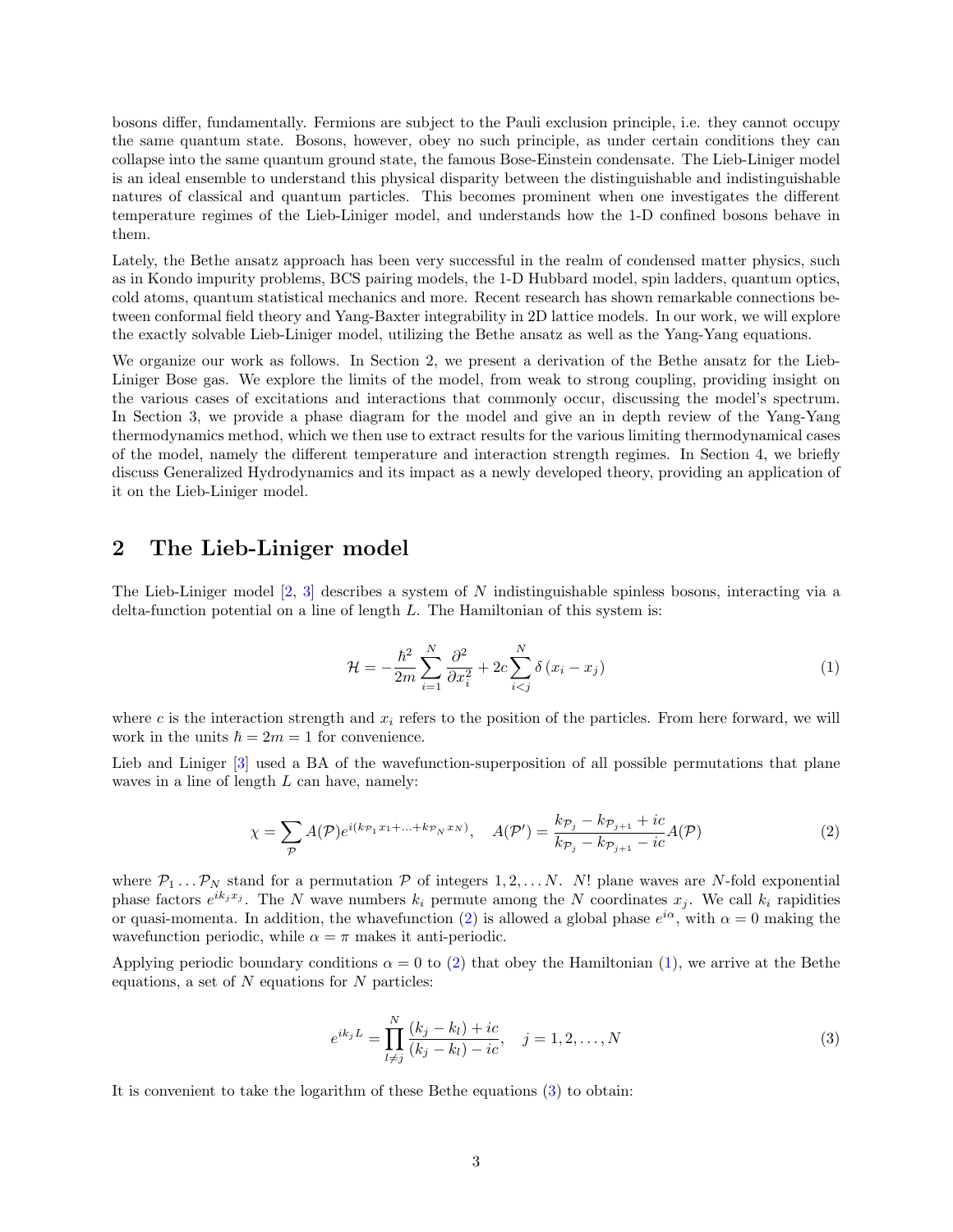<span id="page-3-1"></span>
$$
k_j = \frac{2\pi}{L} I_j - \frac{1}{L} \sum_{l=1}^{N} \theta(k_j - k_l)
$$
\n(4)

where the quantum numbers  $I_j$  are in one to one correspondence with the rapidities  $k_j$  [\[3,](#page-30-2) [7\]](#page-30-6), and:

$$
\theta(k) = i \ln \left( \frac{ic + k}{ic - k} \right) \tag{5}
$$

To obtain the ground state, one sets:

<span id="page-3-2"></span>
$$
I_j = j - \frac{N+1}{2}, \qquad j = 1, 2, \dots, N
$$
 (6)

All other combinations with mutually distinct  $I_j$ , where  $I_j$  are integers (half-integers) in the case of N odd (even) lead to allowed solutions of the Bethe equations and constitute excited states. In the ground state the  $I_j$ 's are all different (so are the rapidities  $k_j$ ) and symmetrically distributed around 0, leading to the configuration resembling a Fermi sea.

#### <span id="page-3-0"></span>2.1 Thermodynamic Limit at  $T = 0$

If we order the quantum numbers  $I_j$  (and therefore the rapidities  $k_j$ ) in increasing order, we can write the Bethe equations [\(4\)](#page-3-1) as:

$$
k_j - \frac{1}{L} \sum_{l=1}^{N} \theta(k_j - k_l) = g(k_j)
$$
\n(7)

where we define the counting function  $g(k)$  as an arbitrary function constrained only by two properties: 1) It must be monotonically increasing; 2) It must take the value of a quantum number at the corresponding quasi-momentum  $g(k_j) = \frac{2\pi}{L}I_j$  when  $\theta(k) \to 0$ . Now, we can take the limit  $N, L \to \infty$ , keeping the density  $N/L$  fixed and finite. We introduce the density of rapidities:

<span id="page-3-3"></span>
$$
\rho(k_j) = \frac{1}{L(k_{j+1} - k_j)}
$$
\n(8)

In the thermodynamic limit for an arbitrary function  $g(k_i)$ :

<span id="page-3-4"></span>
$$
\sum_{j=1}^{N} g(k_j) \to L \int_{-\Lambda}^{+\Lambda} dk \rho(k) g(k)
$$
\n(9)

Here, the parameter  $\Lambda$  plays the role of a momentum cut-off limit, where all states with  $|k| < \Lambda$  are occupied and all states with  $|k| > \Lambda$  are empty. The value of  $\Lambda$  (and therefore, the limits of integration) is determined through the particle number density (for a constant number density, meaning that this regime lies within the zero temperature limit):

<span id="page-3-5"></span>
$$
\int_{-\Lambda}^{+\Lambda} dk \rho(k) = \frac{N}{L} = n \tag{10}
$$

To get the thermodynamic limit of the Bethe equations for the ground state, we substitute Eq. [\(6\)](#page-3-2) into Eq. [\(4\)](#page-3-1) and take the difference of the equations with the indices  $j + 1$  and j: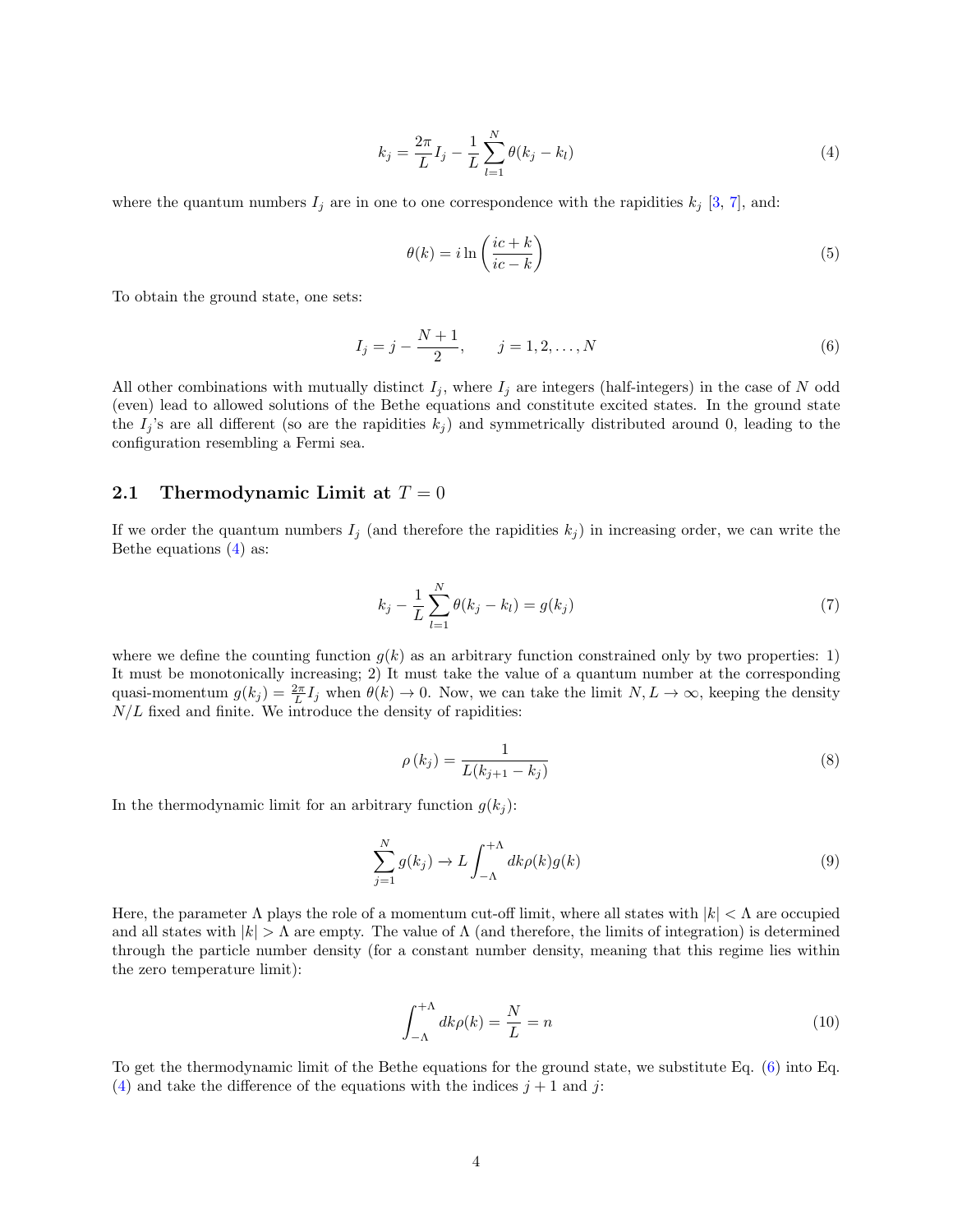<span id="page-4-1"></span>
$$
k_{j+1} - k_j = \frac{2\pi}{L} - \frac{1}{L} \sum_{l=1}^{N} \left[ \theta(k_{j+1} - k_l) - \theta(k_j - k_l) \right]
$$
 (11)

Since the difference  $k_{j+1} - k_j$  is small in the thermodynamic limit, we can rewrite Eq. [\(11\)](#page-4-1) as follows:

$$
k_{j+1} - k_j = \frac{2\pi}{L} - \frac{k_{j+1} - k_j}{L} \sum_{l=1}^{N} \theta'(k_j - k_l), \quad N, L \to \infty
$$
 (12)

where  $\theta'(k) = \frac{\partial \theta(k)}{\partial k}$ . Now, using Eqs. [\(8\)](#page-3-3) and [\(9\)](#page-3-4), we obtain:

<span id="page-4-2"></span>
$$
\rho(k) = \frac{1}{2\pi} + \frac{1}{2\pi} \int_{-\Lambda}^{+\Lambda} d\lambda \rho(\lambda) K(k, \lambda), \quad -\Lambda \le k \le \Lambda
$$
\n(13)

where:

$$
K(k,\lambda) = \theta'(k-\lambda) = \frac{2c}{c^2 + (k-\lambda)^2}
$$
\n(14)

and  $\Lambda$  again is the momentum cut-off, which in the  $c \to \infty$  limit of the 1D Lieb-Liniger Bose gas becomes a Fermi momentum with  $\Lambda = k_F = \pi n$ . The various cases for the interaction strength will be discussed in later sections. The linear integral equation [\(13\)](#page-4-2) is called the Lieb-Liniger equation and can be solved together with the normalization condition [\(10\)](#page-3-5) to give the rapidity distribution function  $\rho(k)$ . All the thermodynamic parameters can be calculated from  $\rho(k)$  and  $\Lambda$ . The ground state energy and the particle number per unit length in the canonical ensemble are:

<span id="page-4-3"></span>
$$
e = \int_{-\Lambda}^{+\Lambda} k^2 \rho(k) dk, \quad n = \int_{-\Lambda}^{+\Lambda} \rho(k) dk
$$
 (15)

We can make the following changes to our parameters:

<span id="page-4-4"></span>
$$
k = \Lambda x, \quad c = \Lambda \zeta, \quad \rho(\Lambda x) = g(x) \tag{16}
$$

and rewrite Eqs.  $(13)$  and  $(15)$  respectively, as:

<span id="page-4-6"></span>
$$
g(x) = \frac{1}{2\pi} + \frac{1}{2\pi} \int_{-1}^{+1} dz \frac{2\zeta g(z)}{\zeta^2 + (x - z)^2}
$$
 (17)

<span id="page-4-5"></span>
$$
e = \frac{c^3}{\zeta^3} \int_{-1}^{+1} g(z) z^2 dz \tag{18}
$$

<span id="page-4-7"></span>
$$
n = \frac{c}{\zeta} \int_{-1}^{+1} g(z) dz \tag{19}
$$

#### <span id="page-4-0"></span>2.2 Limits of the model and the  $\gamma$  parameter

In this section, we discuss the results Lieb and Liniger portrayed in regards to the limit of the model. The limits depend on the values the dimensionless parameter  $\gamma = \frac{c}{n}$  obtains, as well as on the parameter's relation to the density function. Such study is accomplished through the use of equations  $(16) - (18)$  $(16) - (18)$  $(16) - (18)$ , by solving Eq. [\(17\)](#page-4-6) for fixed  $\zeta$ , then using Eq. [\(19\)](#page-4-7) to determine  $\zeta$  as a function of  $\gamma$ , and finally obtaining e as a function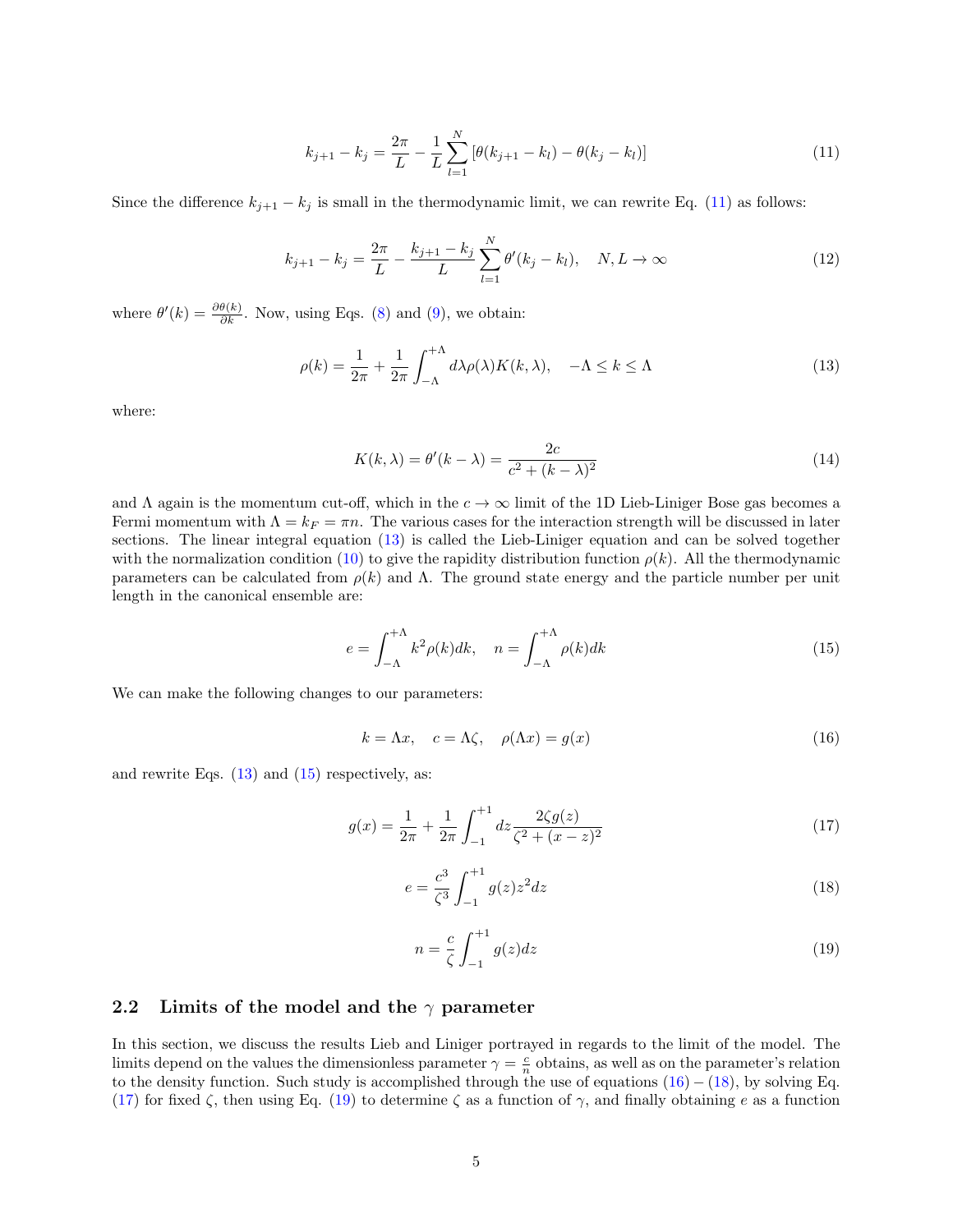of  $\gamma$  through Eq. [\(18\)](#page-4-5). In addition, one can obtain the potential and kinetic energy per particle through the solution of  $(16) - (18)$  $(16) - (18)$  $(16) - (18)$  via the formuli  $U = n^2 \gamma \frac{de}{d\gamma}, T = n^2 \left( e - \gamma \frac{de}{d\gamma} \right)$ .

We will not go into great detail about this method, but it is important to note the following: since Eq. [\(17\)](#page-4-6) is an inhomogenous Fredholm equation of the second kind with an inhomogenous term that is positive definite, Lieb and Liniger have proven that  $q(x)$  is unique for any inhomogenous term and analytic for  $\zeta > 0$ . Consequently, if the inhomogenous term is positive definite,  $g(x) > 0$  for all x, and if it is also bounded above (below), then  $q(y)$  is bounded above (below). Thus, Lieb and Liniger prove that  $q(x, \gamma)$ ,  $e(\gamma)$ ,  $\zeta$ and also the cut-off  $\Lambda$  are analytic functions of  $\gamma$ , except in the case  $\gamma = 0$ , allowing smooth evaluation of thermodynamical quantities using numerical methods.

However, the severe singularity at  $\gamma = 0$  has a physical meaning. Any volume-dependant interaction, however weak, leads in the limit of a large system to a system that is in some way basically different from the noninteracting case. One may attempt to procure a series of  $e(\gamma)$  for small  $\gamma$ , but such a series can at best be asymptotic. In this regime of the singularity  $\gamma = 0$ , numerical calculations are extremely difficult, especially as one approaches the exact zero value of  $\gamma$  more and more.

Below, we present and discuss a graph found in the original work of Lieb and Liniger [\[2\]](#page-30-1), plotting density distribution function  $\rho(k)$  ( $\rho(k) = f(k), n = \rho$  and  $\Lambda = K$  in their work) for various values of quasi-momenta over numeric density  $\frac{k}{n}$  in the ground state. They plot numerical results in units  $n = 1$ , so that  $\frac{\Lambda}{n}$  obtains values between 0 and  $\pi$ , also eliminating the dependant parameter  $\zeta$  through the aforementioned method. After discussing the results of their calculations, we shall close this section with a review of the large and small  $\gamma$  limits along with various quantities.



FIG. 2. The distribution function of "quasi-momenta" in the Fig. 2. The distribution function of quasi-informedia in the<br>ground state for various values of  $\gamma = c/\rho$ . The vertical dashed<br>lines are the cutoff momenta K (cf. Fig. 1). When  $\gamma = \infty$ ,  $f = (2\pi)^{-1}$ . For all  $\gamma$ ,  $\int_{-K}^{K} f(k)dk = \rho$ .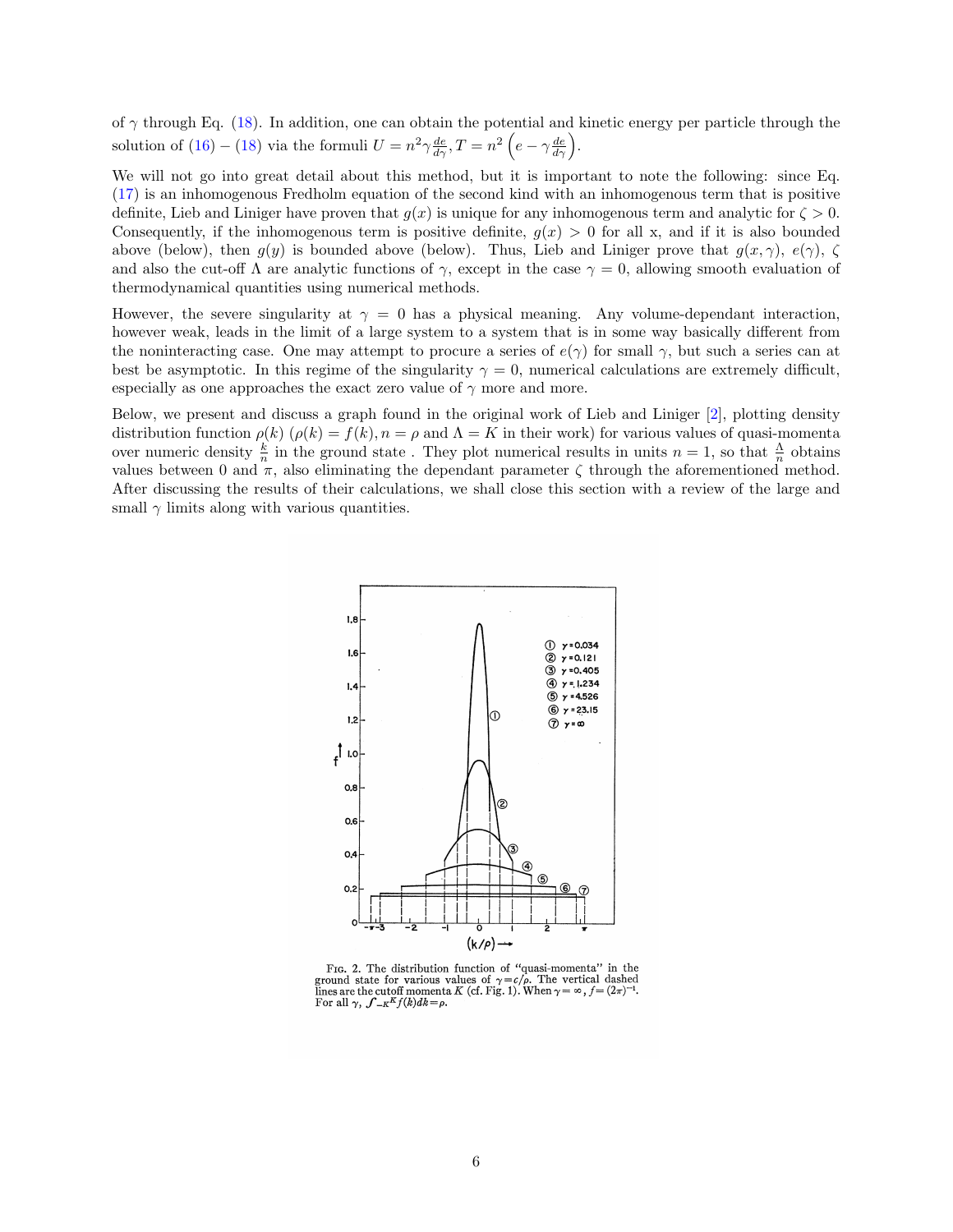As is evident, for  $\gamma \to 0$ , the small values of the quasi-momenta k become more important. For these values we reach a limit called the semicircle law. In contrast, moving to large values  $\gamma \to \infty$  shows that the density distribution function  $\rho(k)$  approaches a static value  $\frac{1}{2\pi}$ . In this limit the gas is called Tonks-Girardeau (TG) gas. Both limits will be discussed more in later sections, as well as what the actual limiting values of  $\gamma$  are. For in-between, non-extreme values of  $\gamma$ , the density distribution function obeys Eq. [\(19\)](#page-4-7).

For large  $\gamma$ , the denominator in the integral of Eq. [\(17\)](#page-4-6) approaches the value  $\zeta^2$ , and can be replaced by it, at the cost of a small error (compared to the numerical unit). This substitution demands  $g(x)$ const, which allows the evaluation  $g(x) = \frac{\zeta}{2\pi\zeta - 4}$ . Using this result to solve Eq. [\(18\)](#page-4-5) and [\(19\)](#page-4-7) leads to  $\zeta = \frac{\gamma + 2}{\pi}, e = \frac{\pi^2}{3}$  $\frac{\pi^2}{3} \left( \frac{\gamma}{\gamma+2} \right)^2$ ,  $\Lambda = \frac{\pi n \gamma}{\gamma+2}$ . The potential and kinetic energies per particle respectively are  $U = \frac{4n^2e}{\gamma + 2}, T = \frac{\gamma - 2}{\gamma + 2}n^2e.$ 

For small  $\gamma$ , Lieb and Liniger have shown that as  $\zeta \to 0$ , the inhomogenous term of Eq. [\(17\)](#page-4-6) becomes an eigenvalue of the integral equation. Furthermore,  $g(x, \zeta)$  has a singularity at  $\zeta = 0$  and the integral kernel becomes unstable. Therefore, it is recognized that as  $\zeta \to 0$ , the kernel becomes  $2\pi\delta(x-y)$  so that in this limit Eq. [\(17\)](#page-4-6) transforms into  $g(x) = g(x) + \frac{1}{2\pi}$ , and  $g(x)$  becomes unbounded. No simple ways to get a systematic reliable expression of  $g(x)$  at  $\zeta \to 0$  exist, but one can guess the zeroth order form:  $g(x,\zeta) \sim \frac{(1-x^2)^{1/2}}{2\pi\zeta}$ . Then, it can be shown that the corrections to this result are of higher order in  $\zeta$  for all  $x$ , while also being positive definite. Another major difficulty, is deciding the nature of the end points and x, while also being positive definite. Another major difficulty, is declaring the nature of the end points  $|x| = 1$ . These results however, gives the small  $\gamma$  calculated quantities:  $\zeta = \frac{1}{2}\sqrt{\gamma}$ ,  $e = \gamma$ ,  $\Lambda = 2n$ potential and kinetic energies per particle respectively are  $U = \gamma$ ,  $T = 0$ .

An interesting and important observation is that for small  $\gamma$  the potential energy dominates the kinetic, while for large  $\gamma$  this is reversed. For  $\gamma \to \infty$ , one sees that  $U \to 0$ . This behavior extends to three dimensions and it is often said that a large potential behaves like a kinetic energy barrier. This fact supposedly stems from the ability of particles to "go around" each other in three dimensions, but we see that the phenomenon exists in one dimension as well, and the difference does not lie here.

#### <span id="page-6-0"></span>2.3 Weak Coupling Limit: Semicircle Law

In this section, we discuss the weak coupling limit of the model, i.e.,  $Lc \ll 1$ . For convenience, we will use the  $\gamma$  parameter one finds in literature to provide some insight.

In this case for the model, the Bethe Ansatz roots comprise a semi-circle law, with Gaudin [\[8\]](#page-30-7) and several other groups [\[9,](#page-30-8) [10\]](#page-30-9) noticing this kind of distribution. Using Hutson's method , Gaudin found the energy distribution function  $(17)$  and energy density  $(18)$ :

$$
g(x) \approx \frac{\Lambda}{2\pi c} \left(1 - x^2\right)^{1/2} + \frac{1}{4\pi^2} \left(1 - x^2\right)^{-1/2} \left(x \ln \frac{1 - x}{1 + x} + \ln \frac{16\pi e\Lambda}{c}\right)
$$

$$
e = n^3 \left(\gamma - \frac{4}{3\pi}\gamma^{3/2}\right)
$$

These results coincide with perturbative calculations made using the Bogoliubov method. In addition, a solution for the distribution function  $\rho(k)$  has been obtained (through communications with Bortz M, privately [\[11\]](#page-30-10)):

$$
\rho(k) \approx \frac{1}{\pi} \frac{1}{\sqrt{\gamma}} \left( 1 - \frac{k^2}{\Lambda^2} \right)^{1/2} + \mathcal{O}\left( \frac{1}{Lnc} \right)
$$

where the cut-off  $\Lambda = 2\sqrt{nc}$  is obtained by Eq. [\(10\)](#page-3-5). We can see that the quasi-momentum distribution satisfies a semi-circle law where the cut-off is the radius of the circle, presented better below in Figure (1) .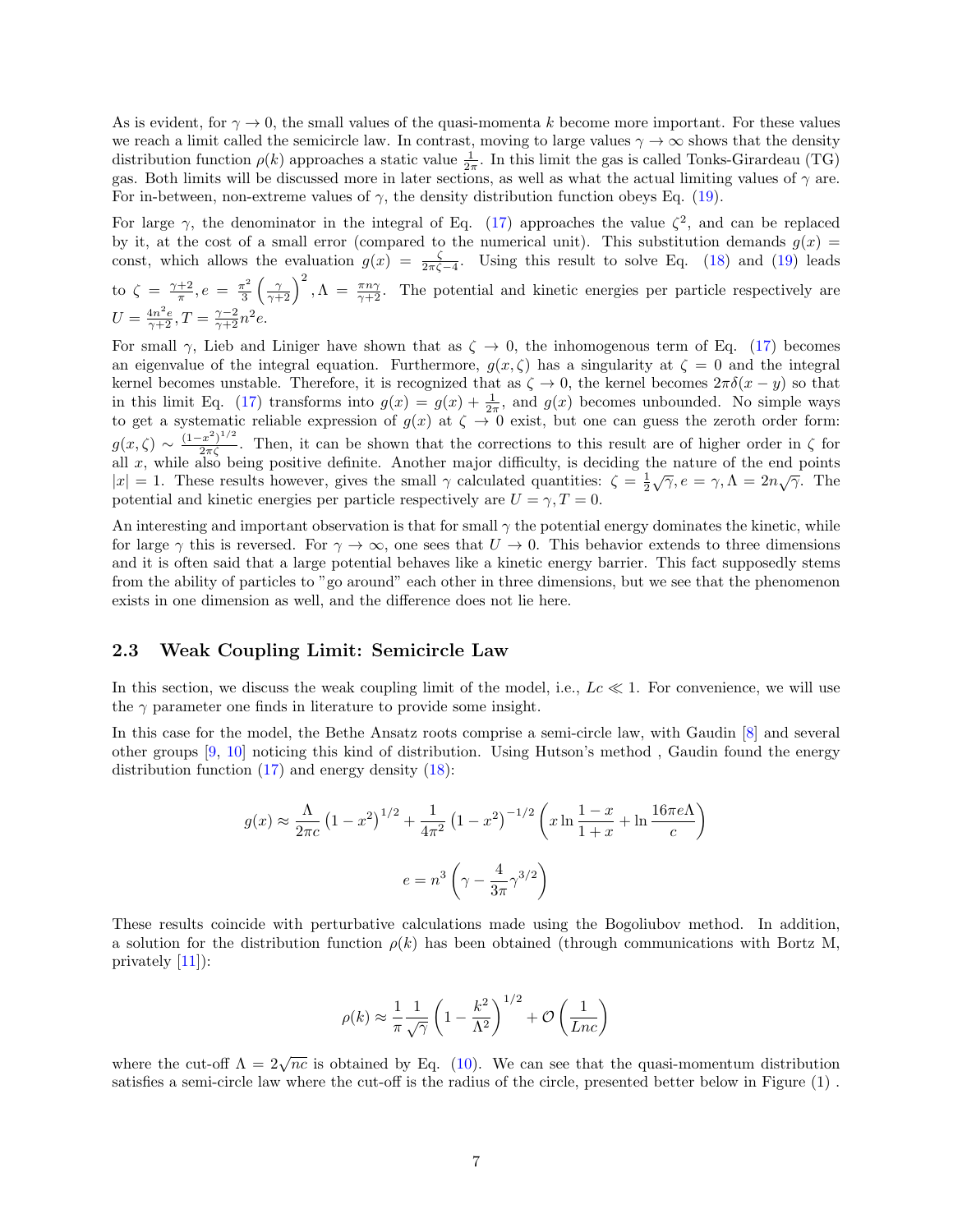<span id="page-7-1"></span>

Figure 1: The quasi-momentum distribution  $\rho$  as a function of the quasi-momenta for various  $\gamma$ , n =1. We see that when  $\gamma$  is small, the distribution function meets a semi-circle law. For large  $\gamma$ , i.e.,  $\gamma \gg 1$ ,  $\rho$  becomes flatter and flatter, approaching a static value. We plot  $\rho\sqrt{\gamma}$  for convenience.

#### <span id="page-7-0"></span>2.4 Strong Coupling Limit (TG): Fermionization

In this subsection, we discuss the strong coupling limit, where the gas is known as the Tonks-Girardeau (TG) gas. In experiments with cold atoms, one can observe the degenerate gas with the strong coupling regime . In this regime of  $\gamma \to \infty$ , there exists a Bose-Fermi mapping method that maps the ground state properties of the Bose gas through the wavefunction of non-interacting fermions [\[12\]](#page-30-11).

For finitely large  $\gamma$ , one can obtain the pseudo-momenta from the Bethe ansatz equations [\(3\)](#page-2-3) [\[13\]](#page-30-12):

$$
k_j = 2\pi \frac{I_j}{L} \left( 1 - \frac{2}{\gamma} + \frac{4}{\gamma^2} - \frac{8}{\gamma^3} \right) + \frac{4\pi^3}{3c^3 L^4} \left[ \left( N + \frac{1}{2} - j \right)^4 - \left( \frac{1}{2} - j \right)^4 \right] + O\left( \frac{1}{c^5} \right)
$$

where  $I_j$  take the ground-state quantum numbers  $I_j = -\frac{N-1}{2} + j - 1, j = 1, ..., N$ . Using the above result, the ground-state energy of the strong repulsive gas is given by:

$$
\frac{E}{L} \approx \frac{\pi^2}{3} n^3 \left[1-\frac{4}{\gamma}+\frac{12}{\gamma^2}+\frac{32}{\gamma^3}\left(\frac{\pi^2}{15}-1\right)\right]
$$

We could go in depth to explain the Fermi-Bose mapping, but it is enough to see that for  $\gamma \to \infty$ , the leading order of the ground state energy reduces to that of free fermions, i.e,  $e_f = \frac{\pi^2 n^3}{3}$  $\frac{\epsilon_n^2}{3}$ . For example, consider Eq. [\(6\)](#page-3-2) describing the quantum numbers  $I_j$ . If we set  $N = 13$  of the ground state in this limit, the  $I_j$ 's obtain values  $-6, -5, -4, -3, -2, -1, 0, 1, 2, 3, 4, 5, 6$ , distinctively arranging themselves and corresponding to the rapidities  $k_j$  that obtain values  $k_j = \frac{2\pi}{L}I_j$ , coinciding with free fermions momenta. In the  $\gamma \to \infty$  limit, one can picture these  $I_i$ 's as bosons living in a 1D line, the delta function interaction between them forbidding them from passing each other and change places. Each boson's motion is strongly correlated to that of its two neighbours.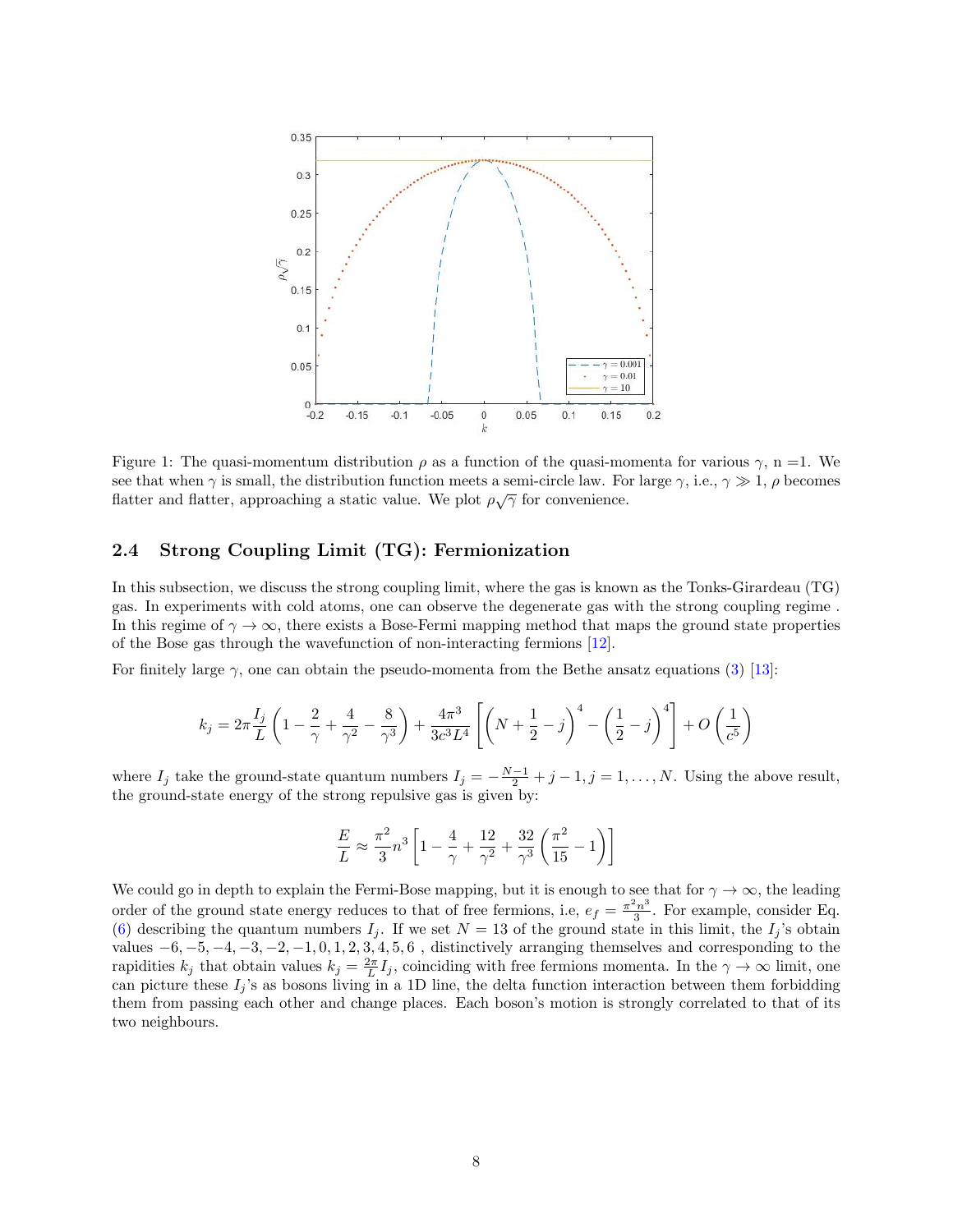#### <span id="page-8-0"></span>2.5 One-particle excitations

The ground state rapidity distribution in the  $N$  - particle sector of the Bose gas, which is not degenerate, is given by :

<span id="page-8-2"></span>
$$
k_j = \frac{2\pi}{L} \left( j - \frac{N+1}{2} \right), \quad j = 1, ..., N
$$
 (20)

while in the  $N + 1$  - particle sector it is given by:

$$
\tilde{k}_j = \frac{2\pi}{L} \left( j - \frac{N+2}{2} \right), \quad j = 1, ..., N+1
$$
\n(21)

As a result, we see that every  $\tilde{k}_i$  is shifted by  $\pi/L$  with respect to  $k_i$ . We can avoid dealing with this shift by imposing anti-periodic boundary conditions in the  $N + 1$  - particle sector. Then the ground state rapidity distribution becomes:

$$
\tilde{k}_j = \frac{2\pi}{L} \left( j - \frac{N+1}{2} \right), \quad j = 1, ..., N+1
$$
\n(22)

It is important to note that the ground state is 2 - fold degenerate, with another configuration corresponding to  $j = 0, 1, ..., N$ . While the choice of the anti-periodic boundary conditions eliminates the  $\pi/L$  shift, its influence onto the ground state energy is negligibly small (vanishes  $\sim 1/N$ ) in the large N limit.

Now, the particle excitations can be decomposed into the "topological" part (boundary conditions change) and "truly one-particle" excitation. The Bethe equations are respectively:

<span id="page-8-3"></span>
$$
\tilde{k}_j = \frac{2\pi}{L} \left( j - \frac{N+1}{2} \right), \quad j = 1, ..., N
$$
\n(23)

and

$$
\tilde{k}_{N+1} = \frac{2\pi}{L}M, \quad |M| > \frac{N}{2}
$$
\n(24)

By comparing Eqs. [\(20\)](#page-8-2) and [\(23\)](#page-8-3), we see that  $\tilde{k}_j = k_j$  for  $j = 1, ..., N$ .

#### <span id="page-8-1"></span>2.6 One - particle shift

Consider the  $N$  - particle ground state given by Eq.  $(4)$ . Then, add one particle and impose anti-periodic boundary conditions to obtain the Bethe equations:

<span id="page-8-4"></span>
$$
\tilde{k}_j = \frac{2\pi}{L} \left( j - \frac{N+1}{2} \right) - \frac{1}{L} \sum_{l=1}^N \left[ \theta \left( \tilde{k}_j - \tilde{k}_l \right) + \theta \left( \tilde{k}_j - \tilde{k}_{N+1} \right) \right], \quad j = 1, ..., N
$$
\n(25)

$$
\tilde{k}_{N+1} = \frac{2\pi}{L} M \sum_{l=1}^{N} \theta\left(\tilde{k}_{N+1} - \tilde{k}_{l}\right), \quad |M| > \frac{N}{2}
$$
\n(26)

Taking the difference of Eqs.  $(4)$  and  $(25)$ , we obtain:

<span id="page-8-5"></span>
$$
L\left(k_j - \tilde{k}_j\right) + \sum_{l=1}^{N} \left[\theta\left(k_j - k_l\right) - \theta\left(\tilde{k}_j - \tilde{k}_l\right)\right] - \theta\left(\tilde{k}_j - \tilde{k}_{N+1}\right) = 0
$$
\n(27)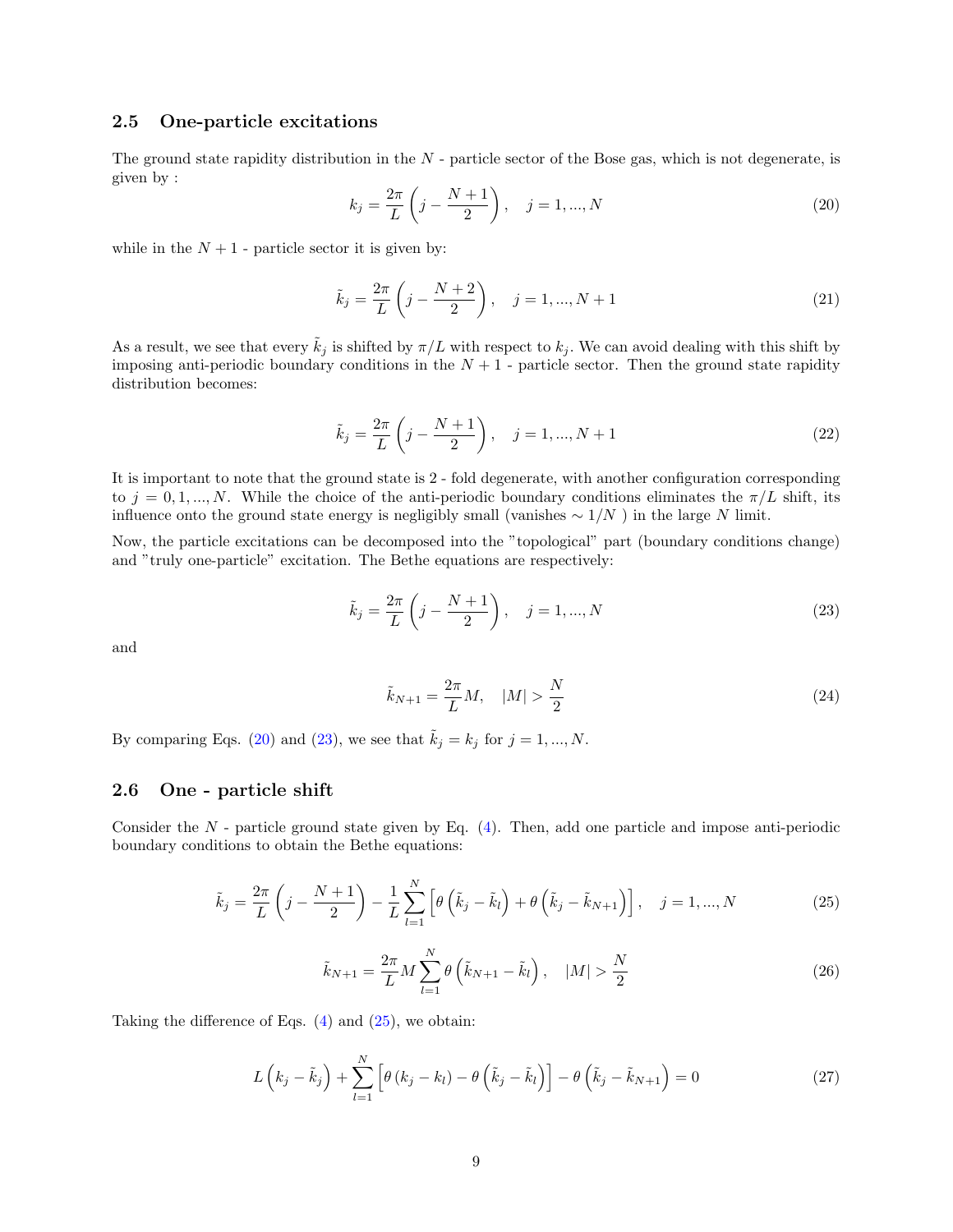Using the fact that in the thermodynamic limit  $k_{j+1} - k_j \sim 1/L$ , we get:

<span id="page-9-1"></span>
$$
\sum_{l=1}^{N} \left[ \theta \left( k_j - k_l \right) - \theta \left( \tilde{k}_j - \tilde{k}_l \right) \right]
$$
\n
$$
= \left( k_j - \tilde{k}_j \right) \sum_{l=1}^{N} \theta' \left( k_j - k_l \right) - \sum_{l=1}^{N} \left( k_l - \tilde{k}_l \right) \theta' \left( k_j - k_l \right), \quad N, L \to \infty
$$
\n(28)

Now, from Eq.  $(4)$  we see that:

$$
(k_{j+1} - k_j) \left[ L + \sum_{l=1}^{N} \theta' (k_j - k_l) \right] = 2\pi, \quad N, L \to \infty
$$
 (29)

We now define the shift function  $J(k_j, k_{N+1})$  as follows, denoting  $k_{N+1}$  as  $k_p$  to lighten the notation:

<span id="page-9-2"></span>
$$
J(k_j, k_p) = \frac{k_j - \tilde{k}_j}{k_{j+1} - k_j}
$$
\n(30)

Using Eqs.  $(28-30)$  $(28-30)$ , we can obtain from Eq.  $(27)$  an integral equation for the shift function:

<span id="page-9-3"></span>
$$
J(k,k_p) = \frac{1}{2\pi} \int_{-\Lambda}^{\Lambda} d\lambda K(k,\lambda) J(\lambda,k_p) - \frac{1}{2\pi} \theta (k_p - k)
$$
 (31)

#### <span id="page-9-0"></span>2.7 Momentum and Energy of the excited state

We introduce the dressed momentum  $p(k)$  [\[14\]](#page-30-13) by the formula:

<span id="page-9-5"></span>
$$
p(k) = k + \int_{-\Lambda}^{\Lambda} d\lambda \rho(\lambda) \theta(k - \lambda)
$$
\n(32)

Now, we wish to calculate the momentum difference  $\Delta P(k_p)$  between the N - particle ground state and the  ${\cal N}+1$  - particle excited state. It is obtained by:

$$
\Delta P(p_p) = \sum_{l=1}^{N} (\tilde{k}_l - k_l) + k_p = -\sum_{j=1}^{N} J(k_j, k_p) (k_{j+1} - k_j) + k_p \to -\int_{-\Lambda}^{\Lambda} dk J(k, k_p) + k_p, \quad N \to \infty
$$
 (33)

Now, by multiplying both parts of Eq. [\(31\)](#page-9-3) by  $\rho(k)$ , integrating over k and using the Lieb-Lienger equation [\(13\)](#page-4-2), we get the identity:

$$
\int_{-\Lambda}^{\Lambda} dk J(k, k_p) = -\int_{-\Lambda}^{\Lambda} dk \rho(k) \theta(k_p - k)
$$
\n(34)

which ultimately results in:

$$
\Delta P(k_p) = p(k_p), \quad |k_p| \ge \Lambda \tag{35}
$$

Next, we introduce the dressed energy  $\varepsilon(k)$  [\[14\]](#page-30-13):

<span id="page-9-4"></span>
$$
\varepsilon(k) = k^2 - \mu + \frac{1}{2\pi} \int_{-\Lambda}^{+\Lambda} d\lambda \varepsilon(\lambda) K(k, \lambda)
$$
\n(36)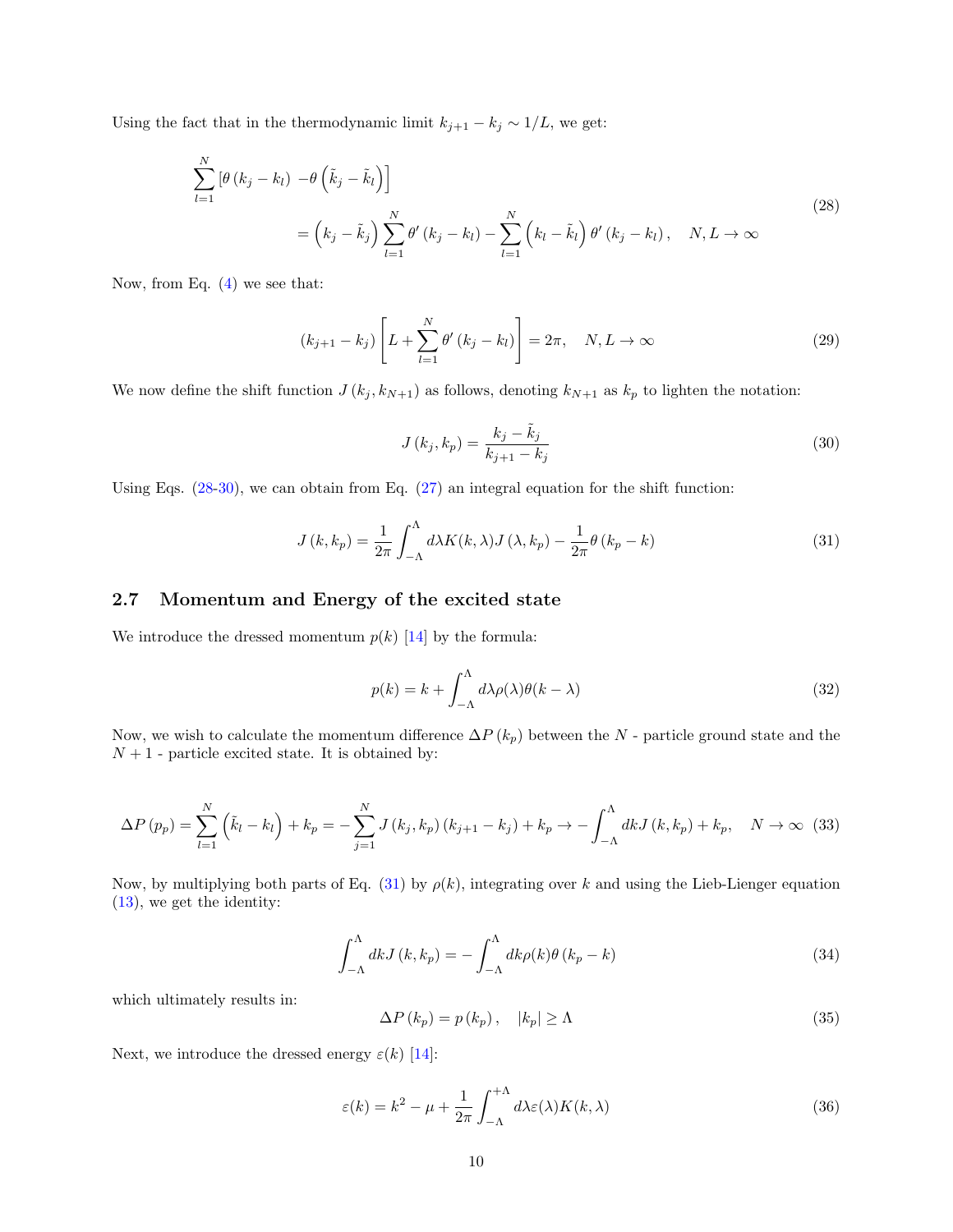Differentiating Eq.  $(36)$  with respect to k and taking the integral by parts, we get:

<span id="page-10-0"></span>
$$
\varepsilon'(k) = 2k - \frac{1}{2\pi} \int_{-\Lambda}^{\Lambda} d\lambda \varepsilon'(\lambda) K(k, \lambda)
$$
\n(37)

Now, we wish to calculate the energy difference  $\Delta E(k_p)$  between the N - particle ground state and N + 1 particle excited state. It is obtained by:

<span id="page-10-2"></span>
$$
\Delta E(k_p) = k_p^2 - \mu + \sum_{j=1}^N \left(\tilde{k}_j^2 - k_j^2\right) = k_p^2 - \mu - \sum_{j=1}^N 2k_j \left(k_j - \tilde{k}_j\right) \to k_p^2 - \mu - \int_{-\Lambda}^{\Lambda} dk 2k J\left(k, k_p\right) \tag{38}
$$

Similarly to what we did with the momentum, we multiply Eq. [\(37\)](#page-10-0) by  $-J(k, k_p)$ , integrate over k, and using Eq.  $(31)$ , we get the identify:

<span id="page-10-1"></span>
$$
2\int_{-\Lambda}^{\Lambda} kJ(k,k_p) dk = -\frac{1}{2\pi} \int_{-\Lambda}^{\Lambda} d\lambda \varepsilon(\lambda) K(k_p,\lambda)
$$
 (39)

Substituting Eq.  $(39)$  into Eq.  $(38)$ , we obtain:

$$
\Delta E(k_p) = \varepsilon(k_p), \quad |k_p| \ge \Lambda \tag{40}
$$

Thus we see the physical meaning of  $\varepsilon(k)$  introduced by Eq. [\(36\)](#page-9-4). It can be interpreted as the energy of an excitation with momentum  $p(k)$ .

In addition, hole - type excitations can be regarded as excitations generated by the removal of one or more particles from the  $N$  - particle ground state. Similarly to what we did above, it can be shown that for one and multiple particle hole excitations respectively, the momentum and energy differences are:

$$
\Delta P(k_h) = -p(k_h), \quad -\Lambda \le k_h \le \Lambda \tag{41}
$$

$$
\Delta E(k_h) = -\varepsilon(k_h), \quad -\Lambda \le k_h \le \Lambda \tag{42}
$$

Therefore, as we add particles with  $|k_p| \geq \Lambda$  and holes with  $|\lambda_h| \leq \Lambda$  to the system, the total change in energy and momentum is:

$$
\Delta P = \sum_{particles} p(k_p) - \sum_{holes} p(k_h)
$$
\n(43)

$$
\Delta E = \sum_{particles} \varepsilon(k_p) - \sum_{holes} \varepsilon(k_h)
$$
\n(44)

Furthermore, we take advantage of the microscopic definition of the Fermi velocity as the derivative of the dressed energy by the dressed momentum at the point where the rapidity equals the Fermi momentum:

$$
v_s = \frac{\partial \varepsilon(k)}{\partial p(k)}|_{k=\Lambda} = \left(\frac{\partial \varepsilon(k)}{\partial k}\right) / \left(\frac{\partial p(k)}{\partial k}\right)|_{k=\Lambda}
$$
(45)

The dressed functions  $(13)$  and  $(36)$  respectively satisfy the dressing equation with the bare quantity as a source. Now if we add the dressed momentum  $(32)$  to the mix, we notice:

$$
\frac{\partial p(k)}{\partial k} = 2\pi \rho(k) \tag{46}
$$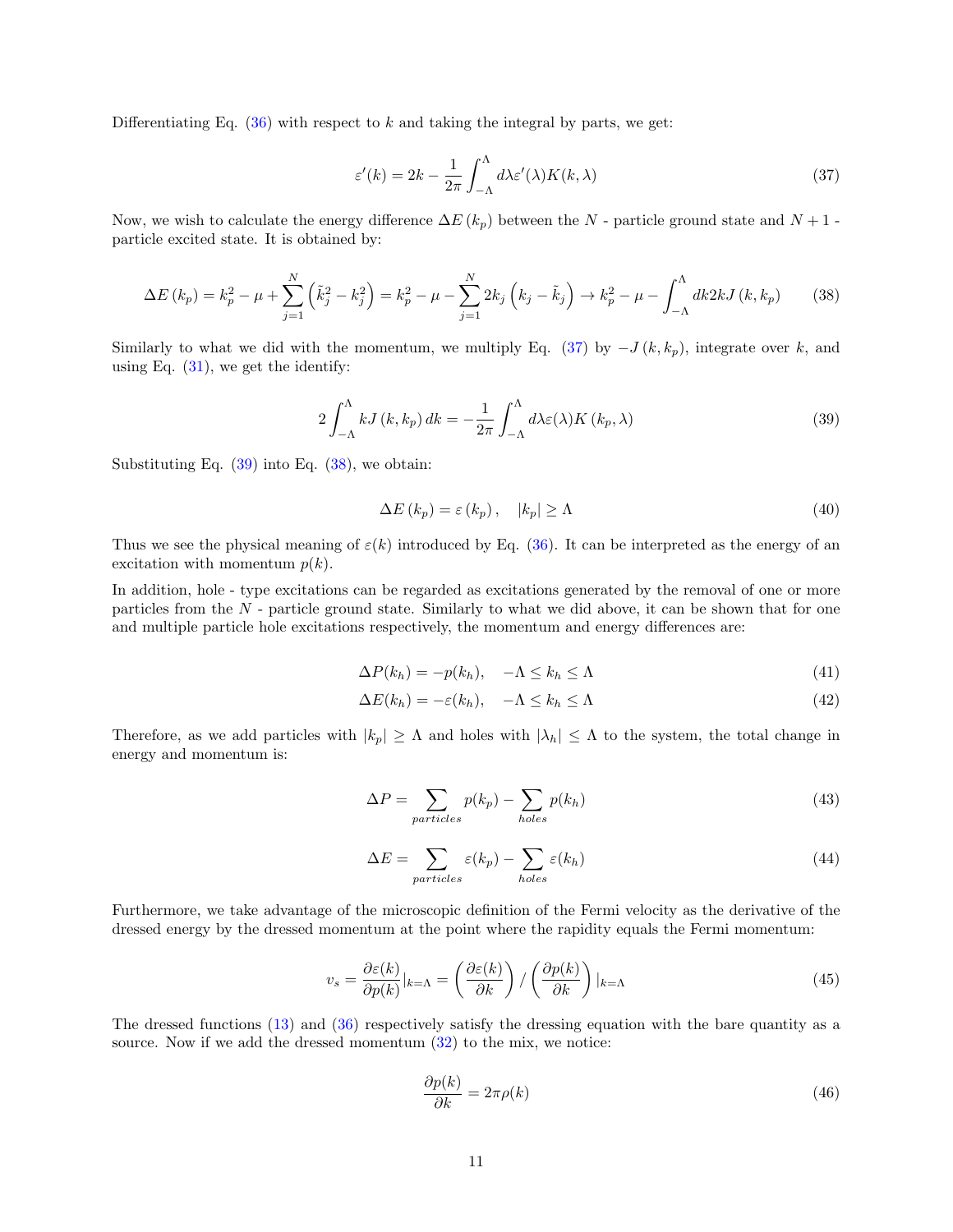Thus the sound velocity (or effective velocity of excitations is):

$$
v_s = \frac{1}{2\pi\rho(\Lambda)} \frac{\partial \varepsilon(k)}{\partial k}|_{k=\Lambda} \tag{47}
$$

#### <span id="page-11-0"></span>2.8 Bogoliubov and the model's spectrum

In the strong coupling limit  $\gamma \to \infty$  (TG), we discussed about the fermionization of the 1D Lieb Liniger Bose gas. We saw that the energy spectrum of the model matches that of a single-component noninteracting Fermi gas. However, the problem that arises is the difficulty of describing this Fermi spectrum in boson terms.

The conventional Fermi spectrum is described by regarding the elementary excitation process of taking one particle from one state  $q(|q| < \Lambda)$  to another state  $k(|k| > \Lambda)$ . The respective energy and momentum of this excitation is  $\varepsilon(k,q) = k^2 - q^2$ ,  $p(k,q) = k - q$ . So to start, we need two parameters to describe every excitation, contrary to the single parameter we normally use for the Bose case, and thus there is no  $\varepsilon(p)$ unique curve. To work around this, two different types of one parameter excitations can be defined:

Type I,"Particle" Excitations. We take a particle from  $\Lambda$  to  $q > \Lambda$  or, alternatively, from -Λ to  $q < -\Lambda$ . This gives an energy and momentum spectrum:

$$
\varepsilon_1 = q^2 - \Lambda^2
$$
  
 
$$
p = q - \Lambda, q > \Lambda \quad \text{or} \quad p = q + \Lambda, q < -\Lambda
$$
  
\n
$$
\varepsilon_1(p) = p^2 + 2\pi n|p|
$$

Type II,"Hole" Excitations. We take a particle from  $0 < q < \Lambda$  to  $\Lambda + \frac{2\pi}{L}$  or, alternatively, from  $-\Lambda < q < 0$ to  $-\Lambda - \frac{2\pi}{L}$ . This gives an energy and momentum spectrum:

$$
\varepsilon_2 = \Lambda^2 - q^2
$$
  
 
$$
p = \Lambda - q, 0 < q < \Lambda \quad \text{or} \quad p = -\Lambda - q, 0 > q > -\Lambda
$$
  
\n
$$
\varepsilon_2(p) = 2\pi n|p| - p^2
$$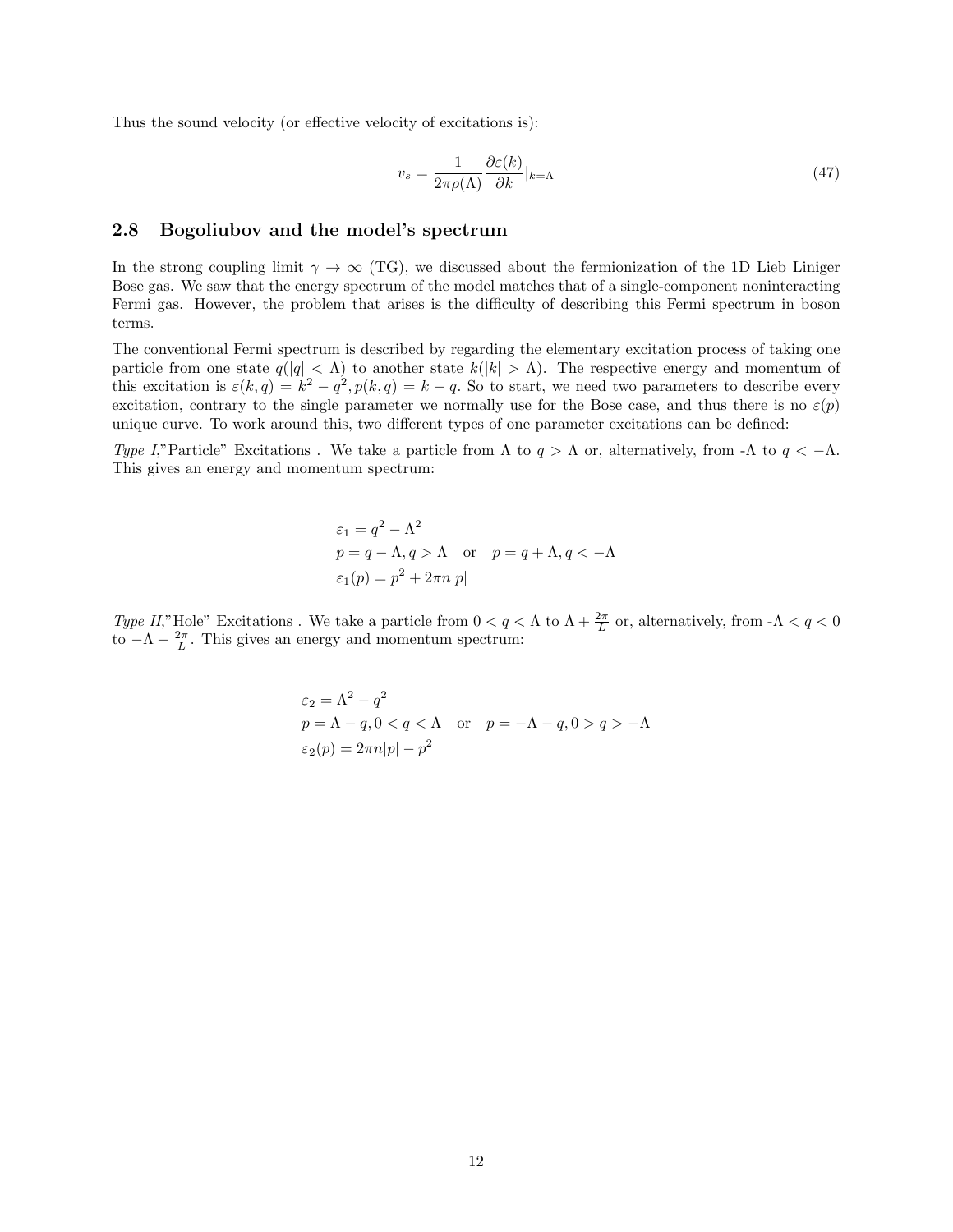Below, we present a graph depicting numerical calculations relation to Bogoliubov's theory, made by Lieb-Liniger [\[3\]](#page-30-2).



In the figure, we see the excitation spectrum of the Lieb-Liniger model for  $\gamma = 0.787$ . The vertical axis is dressed energy  $\varepsilon(p)/(\hbar^2 n^2 2m)$ . Type I excitations show a linear dispersion at momenta lower than n and have parabolic-like dispersion at higher momenta, as predicted by Bogoliubov's theory. In contrast, Type II excitations, while also showing a linear dispersion at low momenta, behave quite differently at higher momenta. The curve bends down, eventually reaching 0. Finally, it is of value to comment on Lieb-Liniger's [\[2\]](#page-30-1) comparison to Bogoliubov's theory about the actual numerical values of  $\gamma$ , and what is considered weak, intermediate or strong interaction. In their aforementioned work, they note that the weak interaction regime stands for  $\gamma \leq 2$ , the intermediate interaction regime for  $2 < \gamma < 37$ , while the strong interaction regime stands for  $\gamma \geq 37$  compared to Bogoliubov's theory, but it is seen, that even for  $\gamma = 10$  the large  $\gamma$ approximations are accurate to 1%.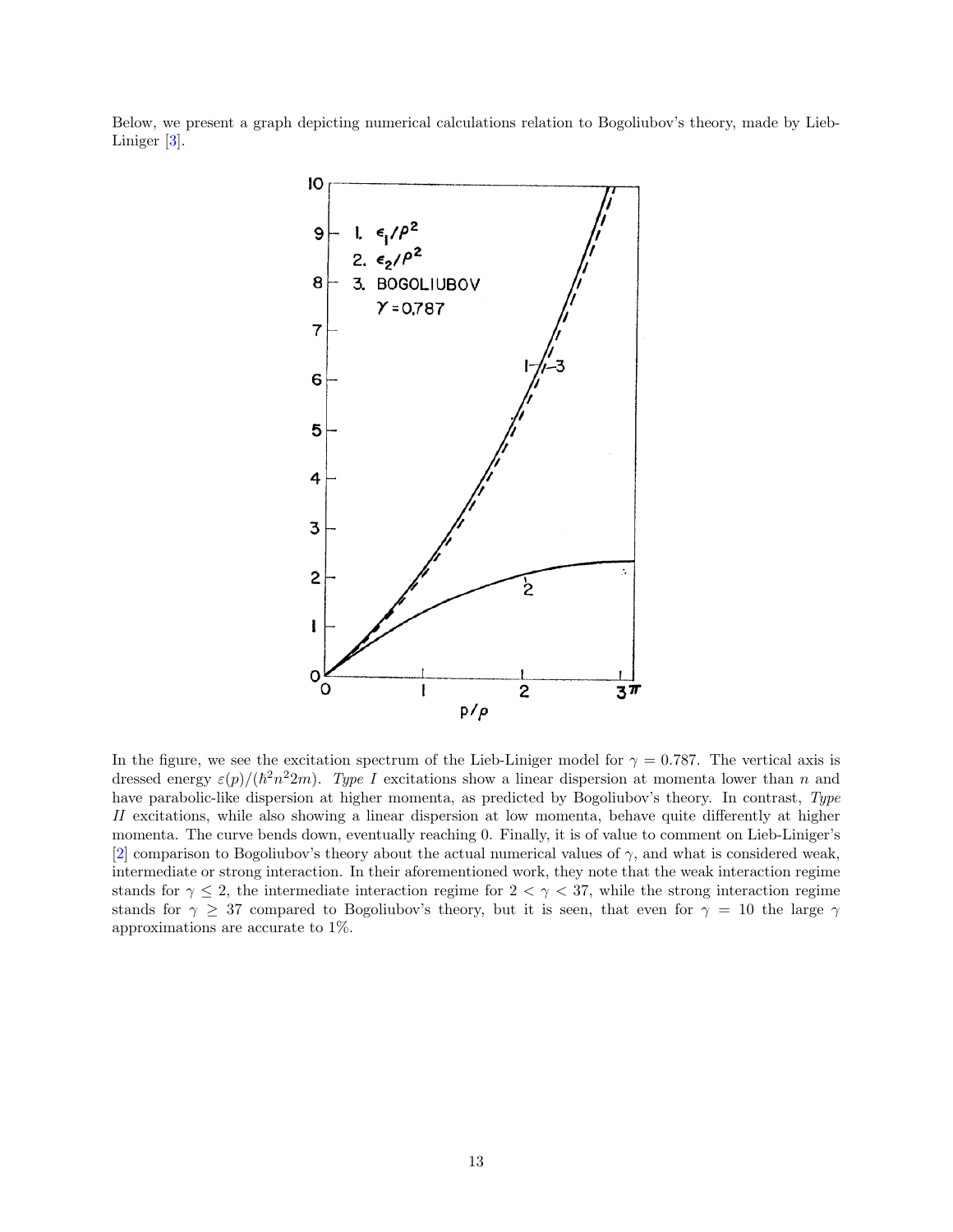## <span id="page-13-0"></span>3 Yang-Yang thermodynamics

We now wish to study the system at finite temperatures. To do so, we must consider general excited states. As each eigenstate of the system is characterized by a set of Bethe numbers  $\{I_i\}$ , the finite-temperature partition function is:

$$
\mathcal{Z} = \frac{1}{N!} \sum_{\{I_j\}} e^{-\frac{E_N}{T}} = \sum_{I_1 < I_2 < \dots < I_N} e^{-\frac{E_N}{T}} = \sum_{n_1 = 1}^{\infty} \sum_{n_2 = 1}^{\infty} \dots \sum_{n_{N-1} = 1}^{\infty} e^{-E_N/T} \tag{48}
$$

where  $E_N = \sum_{j=1}^N k_j^2$ . The rapidities  $k_j$  are solutions of BA equations [\(3\)](#page-2-3) with the given set of quantum numbers  $I_j$ . Since it is not easy to calculate the energy of a state directly from its quantum numbers, we convert the sums into functional integrals over rapidity densities, at the cost of losing some microscopic information. This loss however is customary in any thermodynamic approach.

Let us also introduce the counting function  $y(k)$ , that makes the connection clear between the density of quasi-momenta and the corresponding quantum numbers:

<span id="page-13-1"></span>
$$
y(k) \equiv k + \frac{1}{L} \sum_{j=1}^{N} \theta(k - k_j)
$$
\n
$$
(49)
$$

By definition,  $y(k_j) = \frac{2\pi}{L}I_j$ . There exist other values of k for which the counting function assumes the value  $\frac{2\pi}{L}n$  for some n, (half-)integer as for the  $I_j$ . These  $k_n$  are known as vacancies:

$$
y(k_n) = \frac{2\pi}{L}n\tag{50}
$$

Vacancies are "placeholders" for the quantum numbers. Each quantum number  $n$  is mapped by the counting function [\(49\)](#page-13-1) into a  $k_n$ . The subset  $\{k_j^p\}$  of vacancies that correspond to the Bethe numbers of the the state are the particles. The remaining solutions  $\{k_j^h\} = \{k_n\}$   $\{k_j^p\}$  are holes, the images of the missing quantum numbers. Considering a state generated from the ground states by removing some quantum numbers from inside the "pseudo" Fermi sphere, those  $k$  are the holes.

Now, we define the rapidity densities for the particles, holes and vacancies the same way as in Eq. [\(8\)](#page-3-3) in the thermodynamic limit :

$$
\rho^{p}\left(k_{j}^{p}\right) = \lim_{N,L \to \infty} \frac{1}{L\left(k_{j+1}^{p}-k_{j}^{p}\right)}, \quad \rho^{h}\left(k_{j}^{h}\right) = \lim_{N,L \to \infty} \frac{1}{L\left(k_{j+1}^{h}-k_{j}^{h}\right)}, \quad \rho\left(k_{j}\right) = \lim_{N,L \to \infty} \frac{1}{L\left(k_{j+1}-k_{j}\right)}, \quad (51)
$$

Since  $L\rho^p(k)dk$  and  $L\rho^h(k)dk$  are the number of particles and holes in dk, we have:

$$
L\rho(k)dk = L\left[\rho^p(k) + \rho^h(k)\right]dk.
$$
\n(52)

It is also easy to prove that:

$$
y'(k_j) = \lim_{N,L \to \infty} \frac{y(k_j) - y(k_{j-1})}{k_j - k_{j-1}} = \lim_{N,L \to \infty} \frac{2\pi}{L(k_j - k_{j-1})} = 2\pi \rho(k_j)
$$
(53)

Therefore:

<span id="page-13-2"></span>
$$
y(k) = 2\pi \int^{k} d\lambda \left[ \rho^{p}(\lambda) + \rho^{h}(\lambda) \right]
$$
 (54)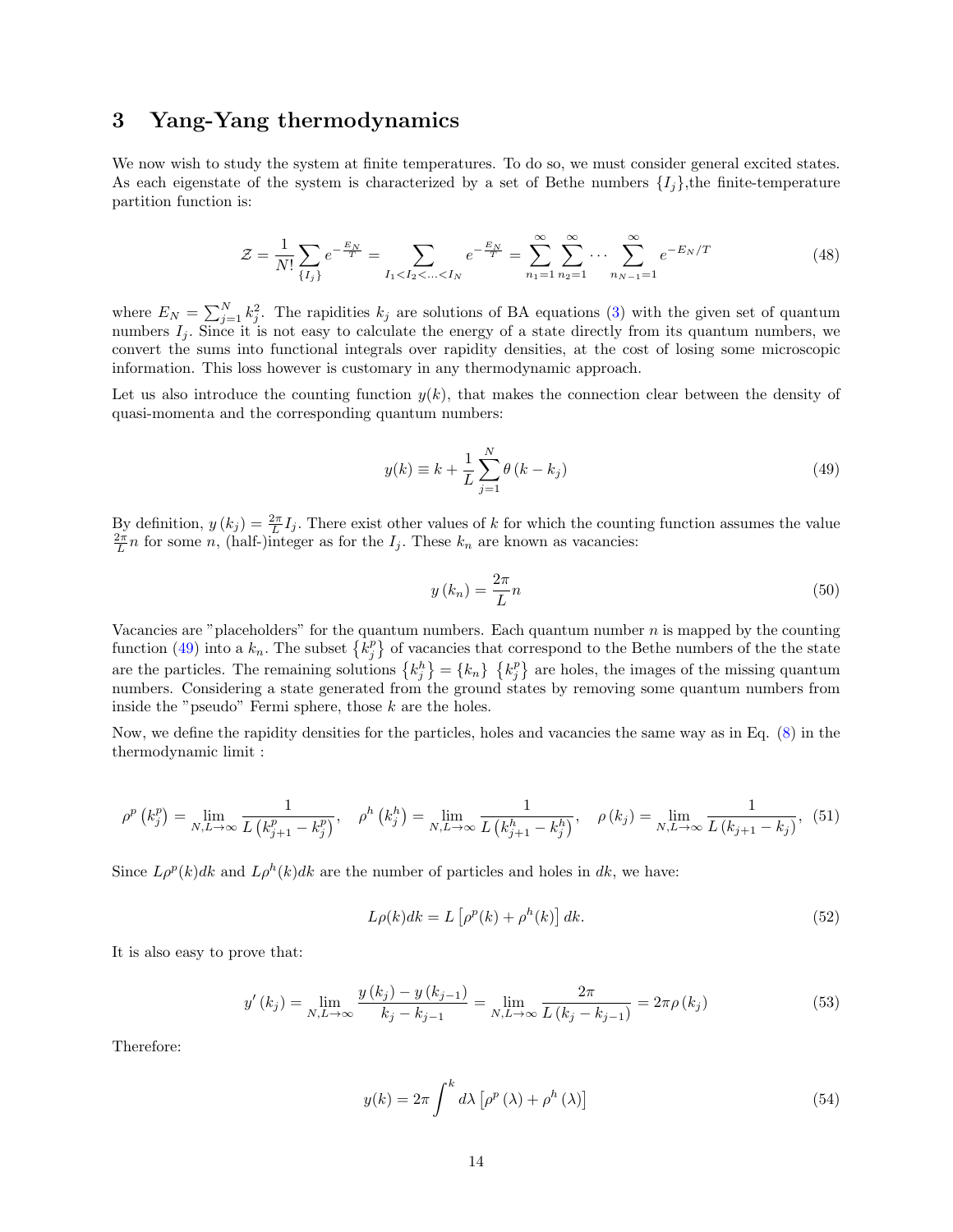Now, we can take the thermodynamic limit of the counting function [\(49\)](#page-13-1):

$$
y(k) = k + \int_{-\infty}^{\infty} d\lambda \rho^p(\lambda) \theta(k - \lambda)
$$
\n(55)

along with Eq.  $(54)$ , equate their RHS and take their derivative with respect to k, to get:

<span id="page-14-1"></span>
$$
\rho^p + \rho^h = \frac{1}{2\pi} + \frac{1}{2\pi} \int_{-\infty}^{\infty} d\lambda K(k - \lambda) \rho^p(\lambda)
$$
\n(56)

In contrast with Eq. [\(13\)](#page-4-2), the introduction of hole density allows the integral to extend over the whole real axis. Compared to that case, this integral is not closed since  $\rho^p(k)$  depends on  $\rho^h(k)$ , which we have not yet determined. In addition, due to the partitions of particles and holes in a small interval  $dk$ , the energy of a macroscopic state is degenerate. Such degeneracies give non-zero entropy. The number of microscopic states in dk is:

$$
dW = \frac{(L(\rho^p + \rho^h)dk)!}{(L\rho^p dk)!(L\rho^h dk)!}
$$
\n(57)

Using Stirling's approximation, Yang and Yang gave the expression for the entropy per unit length:

<span id="page-14-0"></span>
$$
S = \int_{-\infty}^{\infty} dk \left[ \left( \rho^p + \rho^h \right) \ln \left( \rho^p + \rho^h \right) - \rho^p \ln \rho^p - \rho^h \ln \rho^h \right] = \int_{-\infty}^{\infty} dk \left[ \left( \rho^p + \rho^h \right) \ln \left( 1 + \frac{\rho^p}{\rho^h} \right) - \rho^p \ln \left( \frac{\rho^p}{\rho^h} \right) \right] \tag{58}
$$

In the grand canonical ensemble, the Gibbs free energy per unit length is  $G/L = E/L - \mu n - TS$ , where  $\mu$ is the chemical potential. To determine the true physical state, we need to minimze  $G$  with respect to the density of particles and holes, meaning  $\delta G/L = \delta E/L - \mu \delta n - T \delta S = 0$ . The energy and density per unit length are given in this case by:

$$
\frac{E}{L} = \int_{-\infty}^{\infty} k^2 \rho^p(k) dk, \quad \frac{n}{L} = \int_{-\infty}^{\infty} \rho^p(k) dk
$$
\n(59)

Applying the infinitesimal variation to the entropy [\(58\)](#page-14-0) we get:

$$
\delta S = \int_{-\infty}^{\infty} dk \left[ (\delta^p + \delta \rho^h) \ln \left( 1 + \frac{\rho^p}{\rho^h} \right) - \delta \rho^p \ln \left( \frac{\rho^p}{\rho^h} \right) \right]
$$
(60)

Here the densities are obviously co-dependant, as can be seen by taking the infinitesimal variations of Eq.  $(56)$ :

$$
\delta \rho^p + \delta \rho^h = \frac{1}{2\pi} \int_{-\infty}^{\infty} d\lambda K(k - \lambda) \delta \rho^p(\lambda)
$$
\n(61)

Using these relations along with the minimization condition  $\delta G/L = 0$ , we arrive at:

$$
k^2 - \mu - T \ln \left( \frac{\rho^p}{\rho^h} \right) - \frac{Tc}{\pi} \int_{-\infty}^{\infty} \frac{d\lambda}{c^2 + (k - \lambda)^2} \ln \left( 1 + \frac{\rho^p}{\rho^h} \right) = 0.
$$
 (62)

Now, by introducing the dressed energy of the system  $e^{\varepsilon(k)/T} = \rho^h/\rho^p$ , Yang and Yang obtained the now well-known Yang-Yang thermodynamic Bethe Ansatz equation [\[7\]](#page-30-6):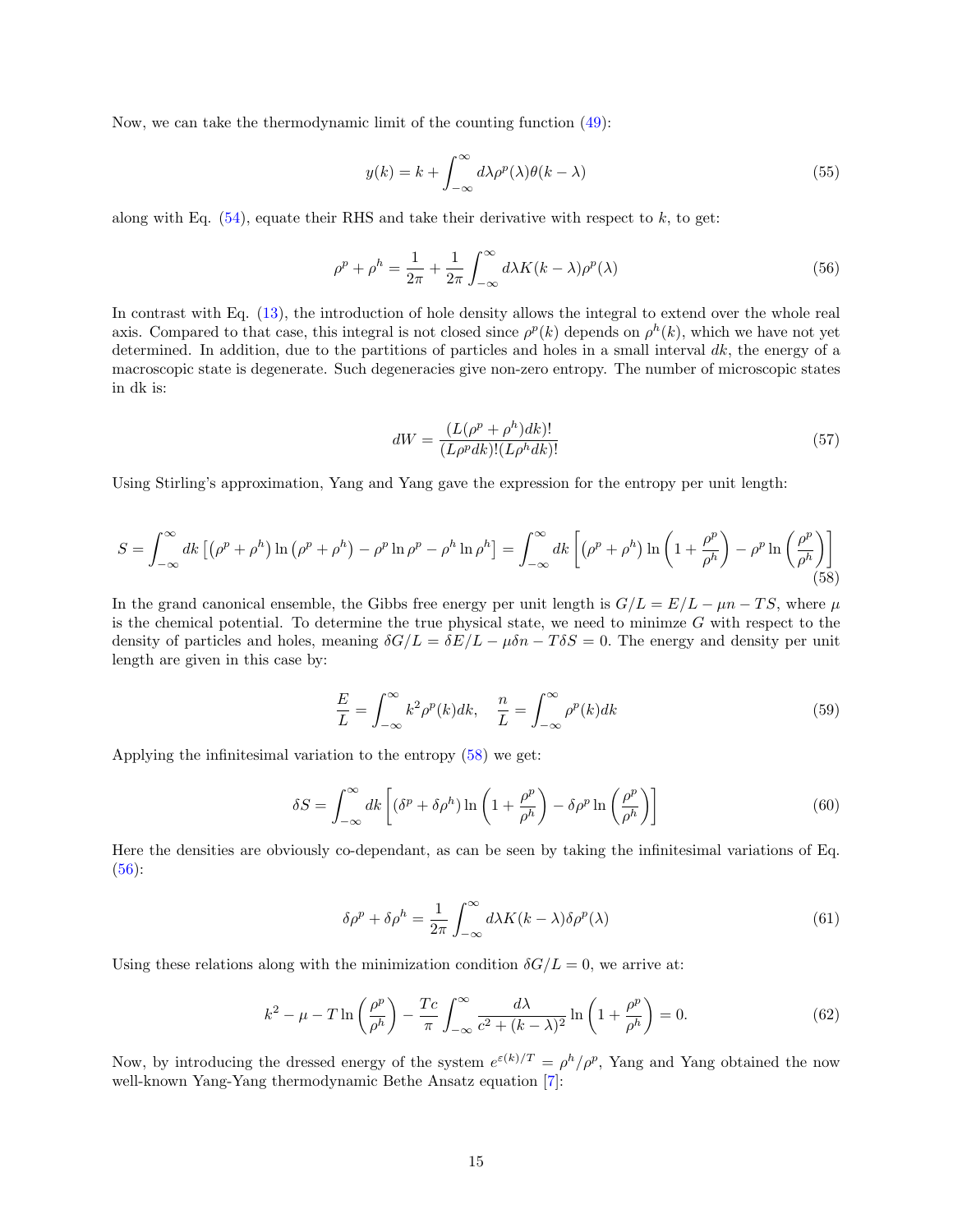<span id="page-15-1"></span>
$$
\varepsilon(k) = k^2 - \mu - T \int_{-\infty}^{\infty} \frac{d\lambda}{2\pi} \frac{2c}{c^2 + (k - \lambda)^2} \ln(1 + e^{-\beta \varepsilon(\lambda)})
$$
(63)

through which we can determine the thermodynamics of the system in a whole temperature regime.

In addition, we can derive the pressure in a similar manner through the Bethe Ansatz equations and the relation  $P = -(\partial G/\partial L)_{T,\mu,c}$ , which leads to:

$$
P = \frac{T}{2\pi} \int_{-\infty}^{\infty} dk \ln(1 + e^{-\beta \varepsilon(k)})
$$
\n(64)

We can then derive various thermodynamic quantities from the pressure, such as density, entropy, compressibility and specific heat:

$$
n = \left(\frac{\partial P}{\partial \mu}\right)_{c,T}, \quad S = \left(\frac{\partial P}{\partial T}\right)_{c,\mu}, \quad \varkappa = \left(\frac{\partial^2 P}{\partial \mu^2}\right)_{c,T}, \quad C = \left(T\frac{\partial^2 P}{\partial T^2}\right)_{c,\mu}
$$
(65)

This approach by Yang and Yang is a powerful method to treating thermodynamics of integrable models, such as those of interacting electrons, spins, fermionic and bosonic atoms. The method has been successfully adapted to treat other models with internal degrees of freedom. We will use Yang and Yang's approach to study the Lieb-Liniger model, in an attempt to obtain its exact thermodynamics.

#### <span id="page-15-0"></span>3.1 Phase Diagram

Before we proceed to discuss the thermodynamics of the Lieb-Liniger model, it is important to see what the phase diagram for the model looks like. We will incorporate two parameters to do so, the dimensionless interaction strength  $c = \frac{mc}{nh^2}$  and the dimensionless temperature  $t = \frac{h^2 k_B T}{mc^2}$ , plotting for the Lieb-Liniger model at thermal equilibrium and discussing, using the phase diagram analysis by [\[15\]](#page-30-14).



Here, the different asymptotic regimes are separated by smooth crossovers. In ideal Bose gas regime, interactions are negligible. In the quasi-condensate regime, density fluctuations are suppressed due to weak interactions, and the hard-core (TG gas) regime is where fermionization occurs. The crossover between the ideal Bose gas regime and the quasi-condensate regime occurs for  $t \approx \gamma^{-3/2}$ . The crossover between the quasi-condensate regime and the hard-core, strongly interacting regime occurs for  $\gamma \simeq 1$ . Meanwhile, the crossover between the hard-core regime and the ideal Bose gas regime occurs at  $t \approx 1$ . The dashed line represents the quantum degeneracy condition, which reads  $t \approx \gamma^{-2}$ . An important note is that due to the integrability of the Lieb-Liniger model, thermal equilibrium is not granted.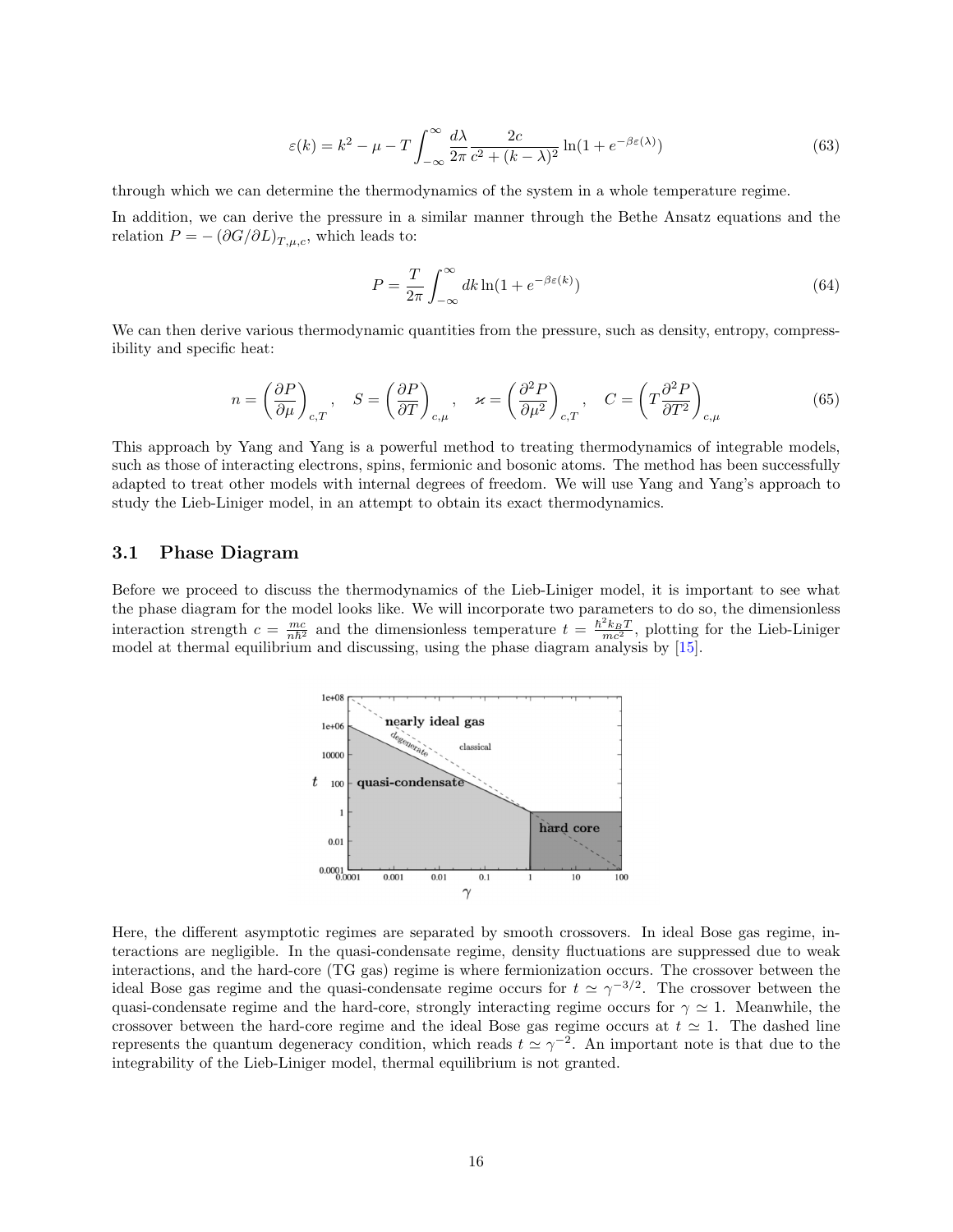#### <span id="page-16-0"></span>3.2 Thermodynamics of the Lieb Liniger model

In this section, we proceed to use the relations already establish to get some insight on the thermodynamics of the Lieb Liniger model. In sections 3.1.1 and 3.1.2 we study the low and high temperature limits of the model, respectively. In the low temperature limit, our analytic results of the dressed energy, the chemical potential as well as other thermodynamical quantities are in perfect agreement up to order  $\mathcal{O}(\frac{1}{c^2})$ with the analytic results of previous work [\[13\]](#page-30-12) that has been tested and confirmed numerically. In the high temperature limit, we once again derive the dressed energy and calculate thermodynamical quantities from it in a certain momenta regime, producing results that again match previous confirmed work [\[11\]](#page-30-10) up to order  $\mathcal{O}(\beta^2)$ , with identical dependence on important quantities, but difference in some coefficients.

In contrast and perhaps even complimenting previous results, we derive a different analytic approach to calculating various thermodynamical quantities, by asymptotic series expansion in the low temperature limit, and propose that in the high temperature limit one can introduce cutoffs to diverging integrals in order to calculate desired quantities. The fact that our results agree with numerical calculations is a good rule of thumb.

In sections 3.1.3 and 3.1.4 we make a brief review over the weak and strong interaction limits of the model. The weak limit, especially, is an extremely interesting and difficult problem to analytically solve, and we would like to investigate further on it.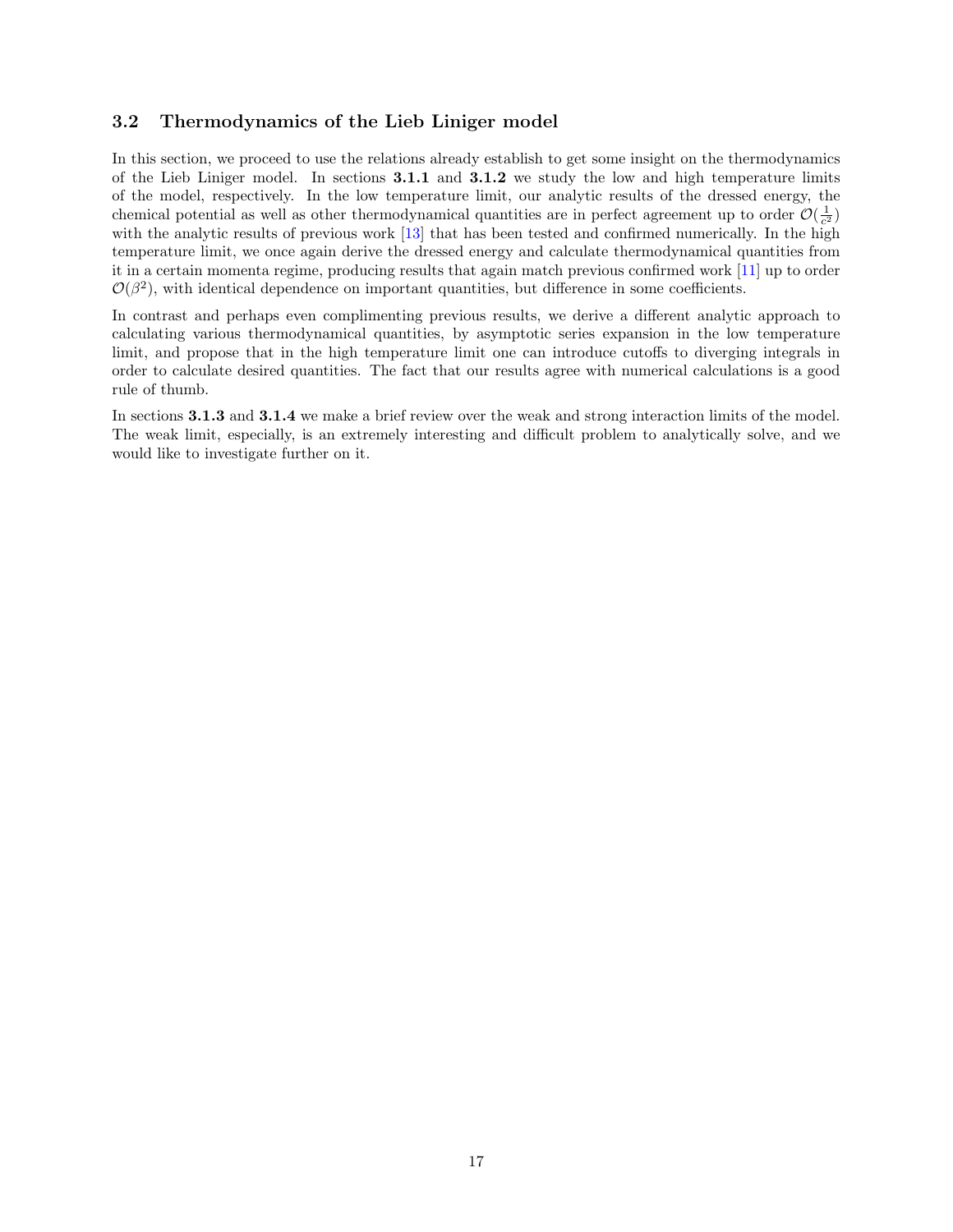#### <span id="page-17-0"></span>3.2.1 Low Temperature  $T \to 0$  limit

For starters, it is important to understand the model's behaviour at zero temperature. The TBA Eq. [\(63\)](#page-15-1) suggests two distinct regimes. One is a vacuum where the chemical potential  $\mu$  is less than zero, i.e  $\mu < \mu_c$ , with this model's  $\mu_c = 0$  and a filled Fermi sea with bosons of finite density for  $\mu > \mu_c$ . In the case  $\mu = \mu_c = 0$ ,  $\varepsilon(0) = 0$ , indicating a phase transition from the vacuum into the Tomonga-Luttinger liquid (TLL) at zero temperature. For  $\mu < \mu_c$ , and small temperatures, the vacuum becomes populated with an exponentially small number of bosons, meaning that the classical gas phase (CG) persists. For  $\mu > \mu_c$ , the filled Fermi sea is regarded as the TLL where conformal field theory describes the power-law behavior of correlation functions. In this 1D Lieb-Liniger Bose gas, there is no quantum phase transition, but there exists a crossover temperature  $T^*$  below which the TLL with relativistic dispersions can be sustained. Thus, for temperatures  $T < T^*$  where  $T^*$  separates the TLL from the quantum critical regime (QC), the TLL phase persists.

We will investigate this regime, taking a limit to the zero-temperature case and building on that approximation which has been validated many times, and is the core tool used by other projects to produce numerical results for this model. In the zero-temperature limit after an expansion in temperature  $T$ , the Yang-Yang equation  $(63)$  can be reduced to  $[3, 16]$  $[3, 16]$  $[3, 16]$ :

<span id="page-17-1"></span>
$$
\varepsilon(k) = k^2 - \mu + \int_{-\Lambda}^{+\Lambda} \frac{d\lambda}{2\pi} \frac{2c}{c^2 + (k - \lambda)^2} \varepsilon(\lambda), \quad \varepsilon(\pm \Lambda) = 0, \quad \varepsilon(k) < 0, |k| < \Lambda \tag{66}
$$

which is a Fredholm integral equation of the second kind, and can be solved iteratively.

In Eq.  $(66)$ ,  $\Lambda$ , is the integral cut-off for the excited state for single particle excitations, with a gap equal to 2Λ. The restriction  $|k| < \Lambda$  places the pseudo-momenta k within the regime dictated by the gap, while the cut-off momenta Λ provide the fermi momentum values  $\Lambda = k_F = \pi n$ . In literature, one finds common use of the parameter  $\gamma$  to associate cut-off and interaction strength c. With our convention, we relate these parameters by  $\gamma = \frac{\pi c}{\Lambda}$ ,  $\gamma = \frac{c}{n}$ , where  $n = \frac{N}{L}$  is the number density of the particle species that undergo excitation .

To proceed with the solution of Eq. [\(66\)](#page-17-1), let  $\phi(k) = k^2 - \mu$ . Then, the equation becomes:

<span id="page-17-2"></span>
$$
\varepsilon(k) = \phi(k) + \frac{c}{\pi} \int_{-\Lambda}^{+\Lambda} d\lambda \frac{1}{c^2 + (k - \lambda)^2} \varepsilon(\lambda)
$$
 (67)

Using a Liouville-Neumann series, the iterated kernel is:

<span id="page-17-3"></span>
$$
K_1(k) = \frac{1}{1 + (k/c)^2}.
$$
\n(68)

We can re-write the  $n$ -th iterated kernel as:

$$
K_n(k,\lambda) = \left(\prod_{i=1}^{n-1} \int_{-\Lambda}^{\Lambda} dq_i\right) K_1(k-q_1) K_1(q_1-q_2) \dots K_1(q_{n-1}-\lambda)
$$
\n(69)

Then, the resolvent is given by:

<span id="page-17-4"></span>
$$
R(k,\lambda) = \sum_{n=1}^{\infty} \left(\frac{1}{\pi c}\right)^n K_n(k,\lambda)
$$
\n(70)

and the solution of Eq.  $(67)$  is given by:

$$
\varepsilon(k) = k^2 - \mu + \int_{-\Lambda}^{+\Lambda} R(k,\lambda) \phi(\lambda) d\lambda \tag{71}
$$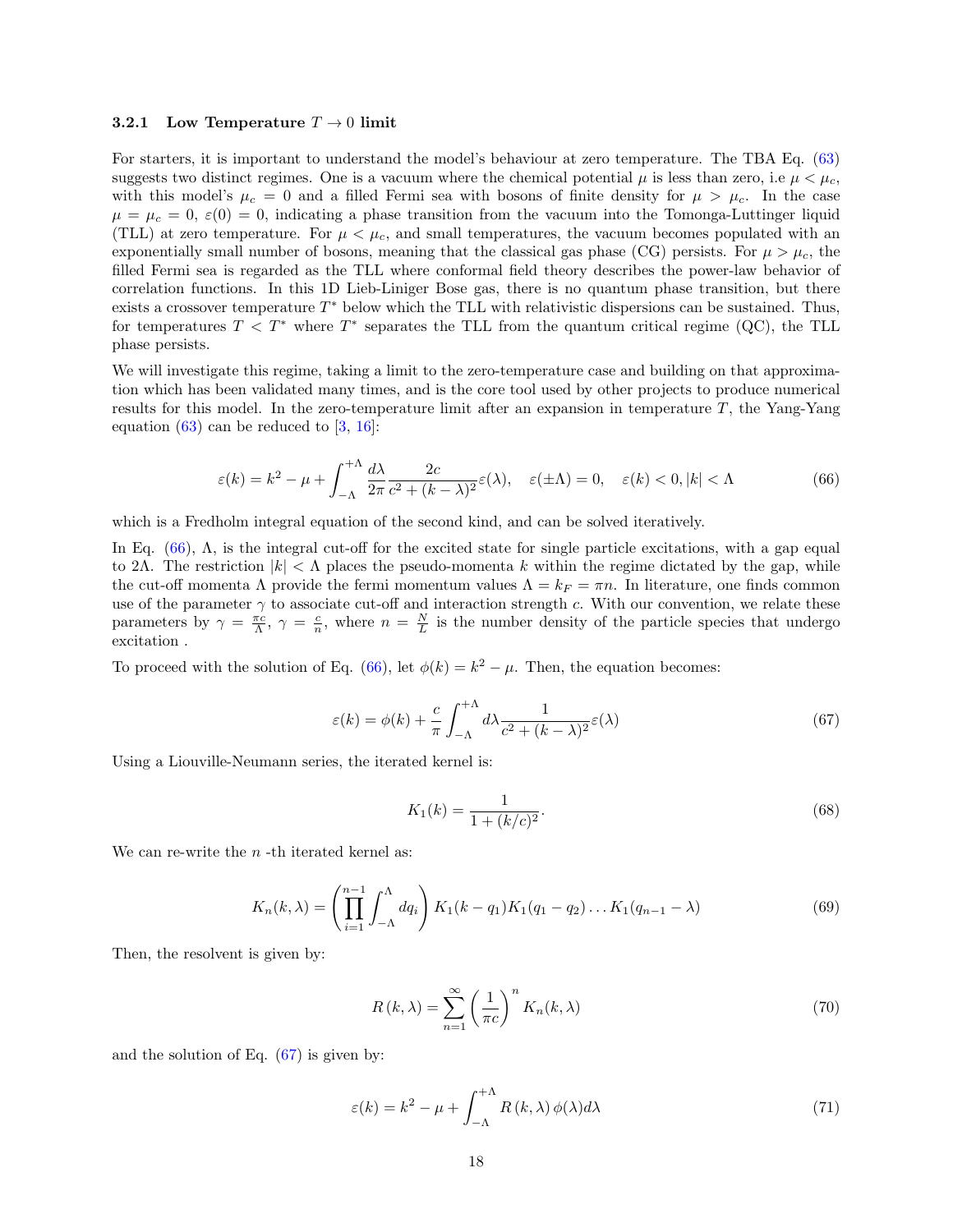This expression provides us with a perturbative series, which is a natural starting point to start calculating corrections to the dressed energy  $\varepsilon(k)$ . The zeroth order  $(\pi c = \infty)$  hardcore limit provides of course the expected result  $\varepsilon(k)|_{c=\infty} = k^2 - \mu^2$ . In this case, we can already see that the chemical potential  $\mu$ , must satisfy the relation  $\mu = \Lambda^2$ , where  $\Lambda$  is the exact momentum of excitations at which the dispersion relation  $\varepsilon(k)|_{c=\infty}$  changes sign.

It is now important to discuss the Tonks-Girardeau gas regime. In this section, considering low temperatures and the state of the model dominated by the interaction strength, as is evident (assuming repulsive interactions), the Lieb-Liniger bosons behave like ideal particles obeying fractional statistics. We could press on this matter to calculate local two-particle correlation functions for the model, but it does not concern our work directly. In this regime, we can safely use the fact  $c \gg 1$  to make approximations and continue our calculations.

Now, since the properties of the model are dominated by the interaction strength we expand the series to first order in  $\frac{1}{\pi c}$  as well as integrate over  $\lambda$  to obtain:

<span id="page-18-2"></span>
$$
\varepsilon(k) = (k^2 - \mu) \left[ 1 + \frac{1}{\pi} \left\{ \arctan\left(\frac{\Lambda + k}{c}\right) + \arctan\left(\frac{\Lambda - k}{c}\right) \right\} \right] + \frac{c^2}{\pi} \left[ \frac{2\Lambda}{c} - \arctan\left(\frac{\Lambda + k}{c}\right) - \arctan\left(\frac{\Lambda - k}{c}\right) \right] + \frac{ck}{\pi} \ln\left(\frac{|c^2 + (\Lambda - k)^2|}{|c^2 + (\Lambda + k)^2|}\right) + \mathcal{O}\left(\frac{1}{c^2}\right)
$$
\n(72)

Next, assuming small momentum and finite particle density such that  $\frac{k}{c} \ll 1$ ,  $\frac{\Lambda}{c} \ll 1$  (i.e. the strong coupling limit) we can expand Eq. [\(75\)](#page-19-0) to obtain:

<span id="page-18-0"></span>
$$
\varepsilon(k) = k^2 - \mu \left( 1 + \frac{2\Lambda}{\pi c} \right) + \frac{2\Lambda^3}{3\pi c} + \mathcal{O}\left(\frac{1}{c^2}\right)
$$
\n(73)

Notice that Eq. [\(73\)](#page-18-0) can be obtained directly from a perturbative expansion of Eq. [\(67\)](#page-17-2), by expanding the integral kernel  $\frac{1}{c^2 + (k-\lambda)^2}$  as a series around  $\frac{1}{\pi c}$  and neglecting all orders except first, provided of course that  $\frac{\Lambda}{c} \ll 1$ . This implies that the effective mass  $m_{\text{eff}}$  is unchanged to second order expansion, since we can re-write equation [\(73\)](#page-18-0) as  $\varepsilon(k) = k^2 - \mu \left(1 + \frac{4\Lambda}{3\pi c}\right) + \mathcal{O}\left(\frac{1}{c^2}\right) = \frac{k_F^2}{2m_{\text{eff}}} + E_0$ , utilizing the powerful relation  $\mu \approx \Lambda^2 = k_F^2$ . Of course, our solution provides us the ability to calculate higher order corrections if we so wish, but performing the calculations is beyond the scope of this project.

In addition, utilizing the fact that  $\varepsilon(\pm\Lambda) = 0$ , we can derive a first order in  $\frac{1}{\pi c}$  relation for the chemical potential:

<span id="page-18-1"></span>
$$
\mu(\Lambda) = \Lambda^2 \left[ 1 - \frac{4\Lambda}{3\pi c} \right] + \mathcal{O}\left(\frac{1}{c^2}\right) \tag{74}
$$

One can notice that Eq. [\(74\)](#page-18-1) is an interesting case, but for our study we will approximate  $\mu \approx \Lambda^2$ .

Let us discuss over the implications of our results for the dressed energy  $\varepsilon(k)$ , through which many thermodynamic properties of the model follow. In Figure [1,](#page-7-1) we present a comparison between our solution for Eq. [\(67\)](#page-17-2) and the strong coupling expansion [\(73\)](#page-18-0), as well as the hardcore limit  $c = \infty$ , choosing parameters  $\mu = 3$ ,  $c = 10$ . In the figure, we can see that for small momenta the dressed energy is significantly renormalized from the hardcore limit when we use our approximation  $\mu = \Lambda^2$ . For larger momenta not shown in the plot, the dressed energy  $\varepsilon(k)$  retains its parabolic shape and is close to the  $c = \infty$  limit. Thus, we can see that our results are a very good approximation for the regime  $k \in [-\Lambda, \Lambda]$ . Before proceeding to further evaluations, we provide a conversion of our solution for the dressed energy  $\varepsilon(k)$  as well as the approximation for the chemical potential  $\mu$  using the common  $\gamma$  parameter: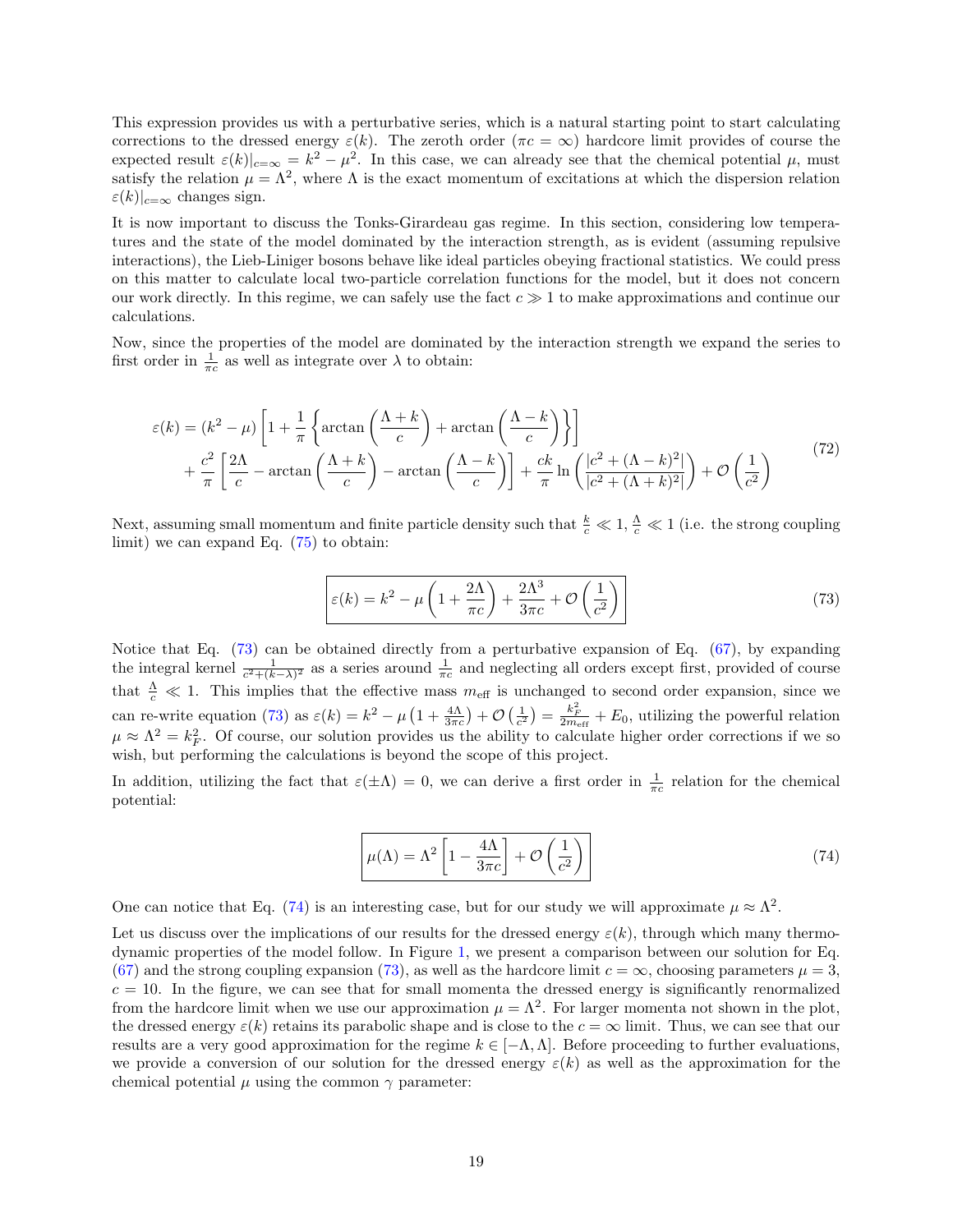$$
\varepsilon(k) = k^2 - \pi^2 n^2 \left( 1 + \frac{4}{3\gamma} \right) + \mathcal{O}(\gamma^{-2})
$$

$$
\mu(\Lambda) = \pi^2 n^2 \left( 1 - \frac{4}{3\gamma} \right) + \mathcal{O}(\gamma^{-2})
$$



Figure 2: Dressed Energy  $\varepsilon(k)$  as a function of momentum k for  $\Lambda = \sqrt{3}, c = 10$ .

Now, we proceed to evaluate the derivative of the dressed momentum with respect to the bare momenta. It is given by:

<span id="page-19-0"></span>
$$
\frac{dp}{dk} = 1 + \int_{-\Lambda}^{+\Lambda} \frac{2c}{c^2 + (k - \lambda)^2} n(\lambda) \frac{dp}{d\lambda} \frac{d\lambda}{2\pi}
$$
\n(75)

Since we know [\(66\)](#page-17-1) that  $\varepsilon(k) < 0$ , we can re-write  $n(\lambda)$  in the low temperature limit:

$$
\lim_{\beta \to \infty} n(\lambda) = \lim_{\beta \to \infty} \frac{1}{1 + e^{\beta \varepsilon_{\lambda}}} = \lim_{\beta \to \infty} \frac{1}{1 + \frac{1}{e^{-\beta \varepsilon_{\lambda}}}} = 1
$$
\n(76)

Now, using the same iterated kernel [\(68\)](#page-17-3) and resolvent [\(70\)](#page-17-4), by letting  $\phi(\lambda) = 1$ , we obtain:

$$
\frac{dp}{dk} = 1 + \int_{-\Lambda}^{+\Lambda} R\left(k, \lambda, \frac{c}{\pi}\right) \phi(\lambda) d\lambda \tag{77}
$$

which, after expanding the resolvent to first order and performing the integration over  $\lambda$  gives:

<span id="page-19-1"></span>
$$
\frac{dp}{dk} = 1 + \frac{1}{\pi} \left[ \arctan\left(\frac{\Lambda + k}{c}\right) + \arctan\left(\frac{\Lambda - k}{c}\right) \right] \tag{78}
$$

In the strong coupling limit of the TG gas, Eq. [\(78\)](#page-19-1) simplifies to:

<span id="page-19-2"></span>
$$
\frac{dp}{dk} = 1 + \frac{2\Lambda}{\pi c} + \mathcal{O}\left(\frac{1}{c^2}\right) \tag{79}
$$

We can integrate Eq. [\(79\)](#page-19-2) over k and use the fact that at the limit  $c \to \infty$ ,  $p(k) = k$ , to obtain: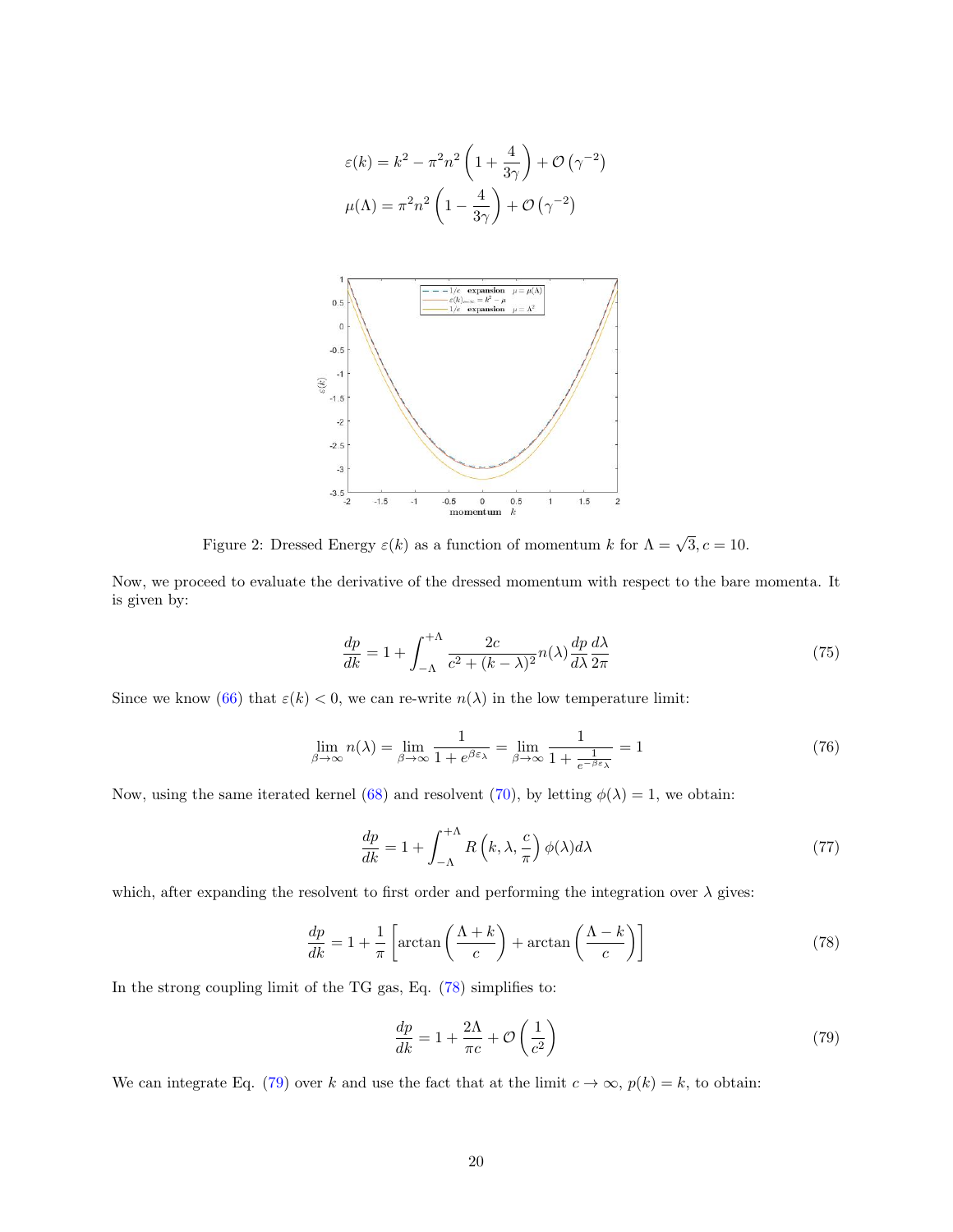<span id="page-20-0"></span>
$$
p(k) = k\left(1 + \frac{2\Lambda}{\pi c}\right) + \mathcal{O}\left(\frac{1}{c^2}\right)
$$
\n(80)

Solving Eq.  $(80)$  with respect to k and substituting into Eq.  $(73)$  gives:

<span id="page-20-1"></span>
$$
\varepsilon(p) = p^2 \left( 1 - \frac{4\Lambda}{\pi c} \right) - \mu \left( 1 + \frac{2\Lambda}{\pi c} \right) + \frac{2\Lambda^3}{3\pi c} + \mathcal{O}\left(\frac{1}{c^2}\right)
$$
\n(81)

where of course we have taken the denominator  $\frac{1}{1+\frac{2\Lambda}{\pi c}} \approx 1 - \frac{2\Lambda}{\pi c} + \mathcal{O}\left(\frac{1}{c^2}\right)$ .

In Eq. [\(81\)](#page-20-1), it is evident that the dressed energy  $\varepsilon(p)$  is also renormalized when concerning its dependance on real and not-quasi momenta.

Now, putting our results to good use, we can calculate the sound velocity through the relation:

<span id="page-20-2"></span>
$$
v_s = \frac{\partial \varepsilon(k)}{\partial p(k)}|_{k=\Lambda} \tag{82}
$$

Solving, we obtain (in perfect agreement with  $[11]$  up to first order in c):

$$
v_s = 2\Lambda \left(1 - \frac{4\Lambda}{\pi c}\right) + \mathcal{O}\left(\frac{1}{c^2}\right) = 2\pi n \left(1 - \frac{4}{\gamma}\right) + \mathcal{O}\left(\gamma^{-2}\right)
$$
\n(83)

In the  $T \to 0$  limit, the Gibbs free energy density is given by:

$$
g = \frac{-T}{2\pi} \int_{-\Lambda}^{+\Lambda} dk \ln(1 + e^{-\beta \varepsilon(k)}) \approx \frac{1}{2\pi} \int_{-\Lambda}^{+\Lambda} dk \varepsilon(k)
$$
 (84)

Substituting the dressed energy from Eq. [\(73\)](#page-18-0) and taking  $\Lambda^2 = \mu$ , we obtain:

$$
g = -\left[\frac{2\mu^{3/2}}{3\pi} + \frac{4\mu^2}{3\pi^2 c}\right] + \mathcal{O}\left(\frac{1}{c^2}\right) = -\frac{2\pi^2 n^3}{3} \left(1 + \frac{2}{\gamma}\right) + \mathcal{O}\left(\gamma^{-2}\right)
$$
\n(85)

Deriving the Gibbs free energy allows us to calculate thermodynamic properties of the model.

This result is powerful, as it allows us to continue expanding Eq.  $(72)$  in higher orders of  $\frac{1}{c}$  and witness the model's corrections. We will discuss this more in the  $c\to\infty$  section.

The pressure is  $P = -g = \frac{1}{2\pi} \int_{-\Lambda}^{+\Lambda} dk \varepsilon(k)$ , and thus we obtain the compressibility:

$$
\varkappa = -\frac{\partial^2 g}{\partial \mu^2} = \frac{\mu^{-1/2}}{2\pi} + \frac{8}{3\pi^2 c} + \mathcal{O}\left(\frac{1}{c^2}\right) = \frac{1}{2\pi^2 n} \left(1 + \frac{16}{3\gamma}\right) + \mathcal{O}\left(\gamma^{-2}\right)
$$
\n(86)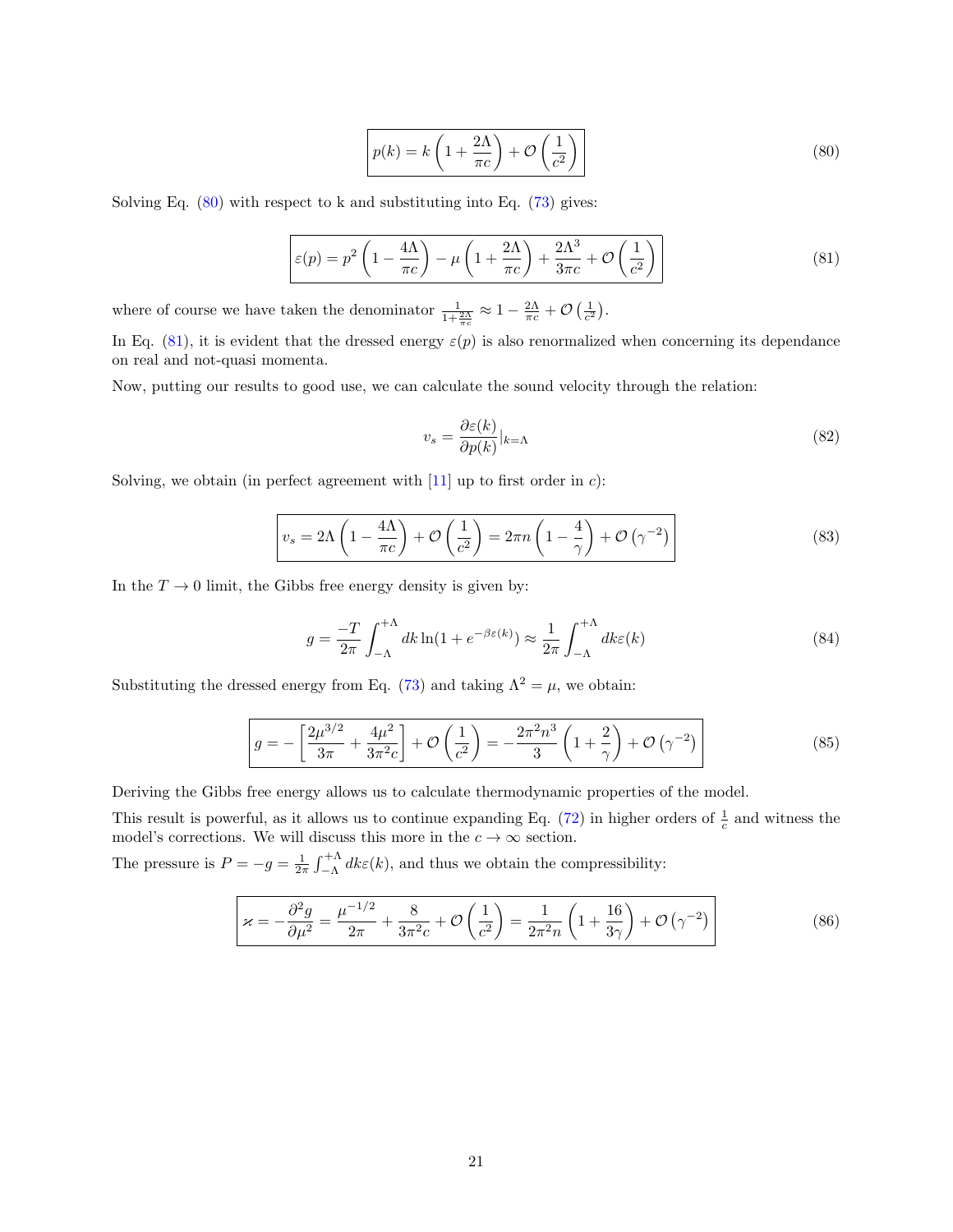

Figure 3: Compressibility  $\varkappa$  as a function of the chemical potential  $\mu$  for varying values of the interaction strength c.

#### <span id="page-21-0"></span>3.2.2 High temperature  $\beta \rightarrow 0$  limit

Expanding the logarithmic term inside the Yang-Yang equation [\(63\)](#page-15-1) at  $\beta \to 0$  to first order, we obtain:

$$
\varepsilon(k) = k^2 - \mu - T \int_{-\infty}^{+\infty} \frac{d\lambda}{2\pi} \frac{2c}{c^2 + (k - \lambda)^2} \left[ \ln(2) - \frac{1}{2} \beta \varepsilon(\lambda) \right]
$$
(87)

and after performing the first integral:

<span id="page-21-1"></span>
$$
\varepsilon(k) = k^2 - \mu - \ln(2)T + \frac{c}{2\pi} \int_{-\infty}^{+\infty} d\lambda \frac{1}{c^2 + (k - \lambda)^2} \varepsilon(\lambda)
$$
\n(88)

The following calculations assume a finite, small interaction strength c. Now, using the convolution theorem for the kernel [\(68\)](#page-17-3) and dressed energy, we proceed to Fourier transform Eq. [\(88\)](#page-21-1):

$$
\varepsilon(k) = k^2 - \mu - \ln(2)T + \frac{c}{2\pi}K \circ \varepsilon(k) \Rightarrow \varepsilon(\omega) = -2\pi\delta''(\omega) - 2\pi\left[\mu + \ln(2)T\right]\delta(\omega) + \frac{c}{2\pi}K(\omega)\varepsilon(\omega) \tag{89}
$$

Additionally, we have that:

$$
K(\omega) = \int_{-\infty}^{+\infty} dk \frac{e^{-i\omega k}}{c^2 + k^2} = \frac{\pi}{c} e^{-c|\omega|}
$$
\n(90)

$$
\int_{-\infty}^{+\infty} d\omega \delta^{(n)}(\omega - \alpha) f(\omega) = f^{(n)}(\alpha)
$$
\n(91)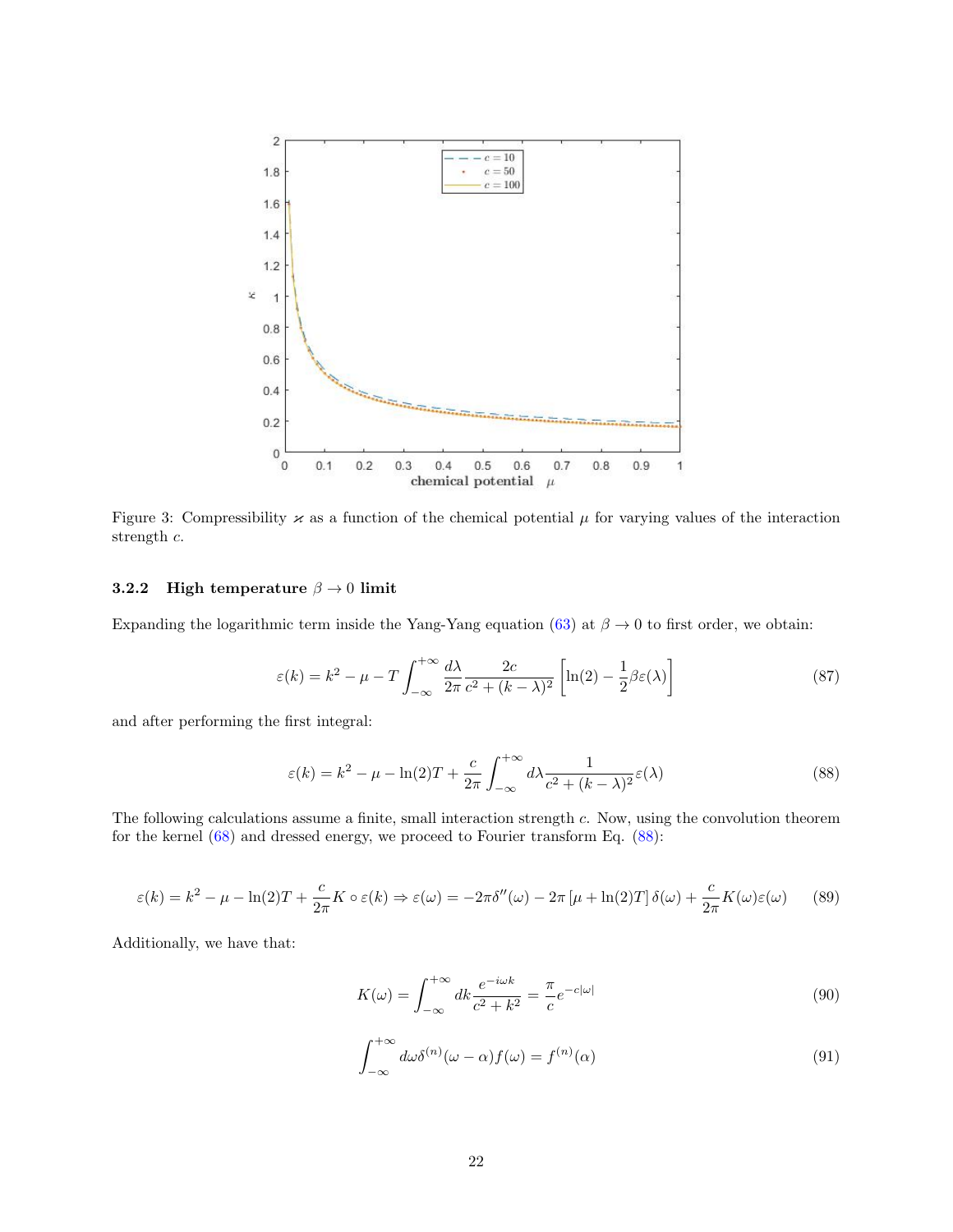$$
\varepsilon(\omega) = -2\pi\delta''(\omega) - 2\pi\left[\mu + \ln(2)T\right]\delta(\omega) + \frac{1}{2}e^{-c|\omega|}\varepsilon(\omega) \Rightarrow \varepsilon(\omega)\left(1 - \frac{e^{-c|\omega|}}{2}\right) = -2\pi\delta''(\omega) - 2\pi\left[\mu + \ln(2)T\right]\delta(\omega)
$$
\n(92)

$$
\varepsilon(\omega) = -4\pi \left[ \frac{\delta''(\omega) + [\mu + \ln(2)T] \,\delta(\omega)}{2 - e^{-c|\omega|}} \right] \tag{93}
$$

After straight forward calculations, we inverse the Fourier transform. Hence, up to first order in  $\beta$ :

$$
\varepsilon(k) = k^2 - 3c^2 - \frac{\mu}{2} - \frac{\ln(2)}{2}T + \mathcal{O}(\beta^2)
$$
\n(94)



Figure 4: Dressed Energy  $\varepsilon(k)$  as a function of momentum k for T=100, c=0.5.

Now, we calculate the free energy density the same way as in the low temperature limit. We place a cutoff Q at the integral, Q playing the role of the upper and lower boundary of the available momenta to the system, given the fact that we wish to restrict the available momenta to certain values, as dictated by the high temperature limit. After expanding around  $\beta \to 0$  in the integral and keeping terms up to first order in  $\beta$ , we get:

<span id="page-22-0"></span>
$$
g = -\frac{T}{2\pi} \int_{-Q}^{Q} dk \ln\left(1 + e^{-\beta \varepsilon(k)}\right) = -\frac{\mu^{1/2}}{\pi} \left[\frac{3}{2}c^2 + \frac{\mu}{12} + \frac{5}{4}T\ln(2)\right] + \mathcal{O}(\beta^2)
$$
(95)

where we have once again approximated  $\mu \approx Q^2$ . A Virial expansion with the Yang-Yang equation [\(63\)](#page-15-1) was considered by [\[11\]](#page-30-10). Up to second Virial coefficient, the result they obtained for the pressure  $P$  was:

$$
P = P_0 + \frac{T^{3/2}}{\sqrt{2\pi}} Z^2 P_2
$$
\n(96)

where  $\mathcal{Z} = e^{\mu/T}$  is the fugacity,  $P_2 = -\frac{1}{2} + \int_{\infty}^{\infty} dk K(2k)e^{-2k^2/T}$  reveals the two-body interaction effect and  $P_0 = -\frac{T}{2\pi} \int_{\infty}^{\infty} dk \ln(1 - \mathcal{Z}e^{-k^2/T})$  is the pressure of the free bosons. We have also considered this solution and we plot it along our solution for the pressure in Figure [6.](#page-23-0)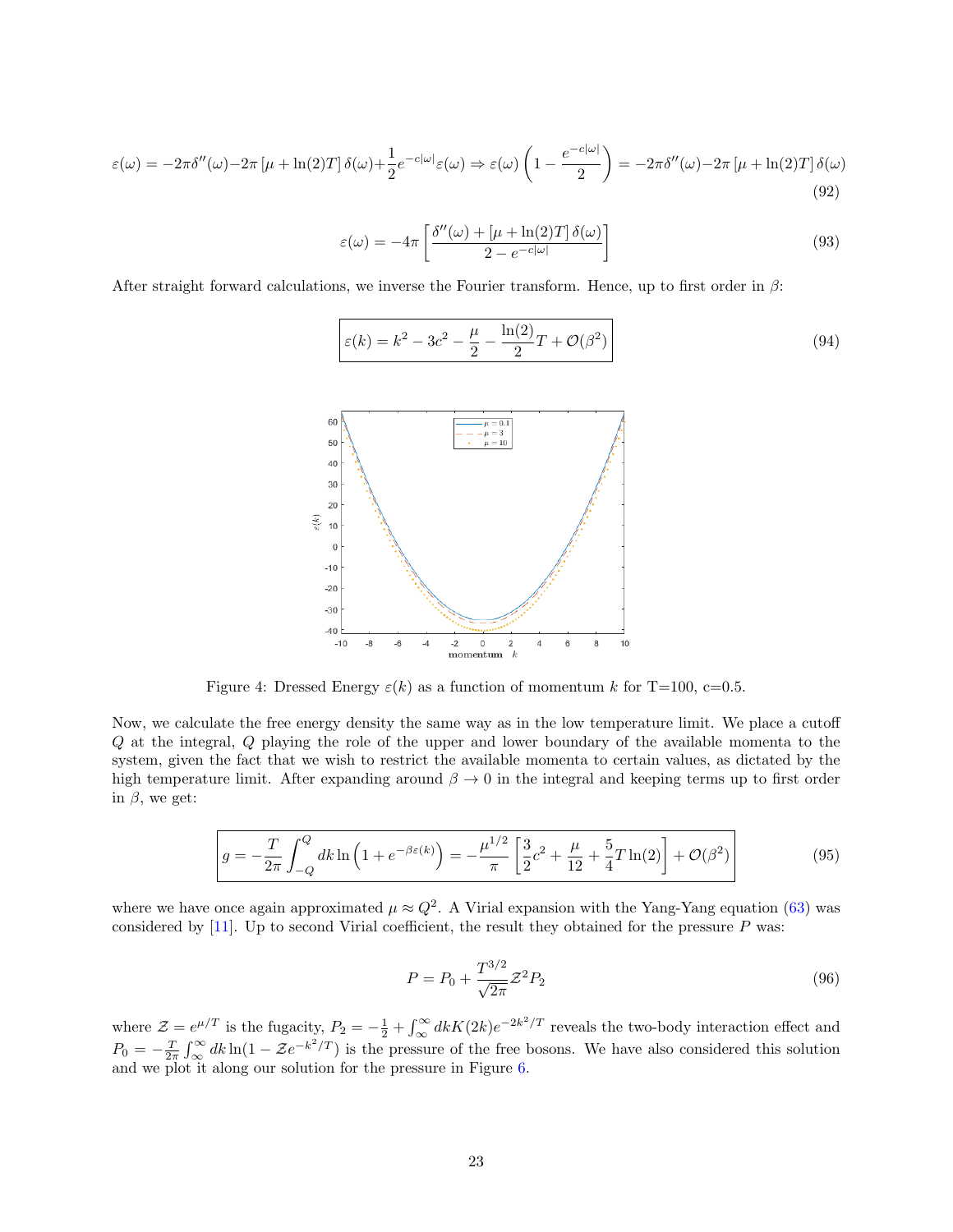

Now we proceed to calculate the compressibility in the high temperature limit from Eq. [\(95\)](#page-22-0):

<span id="page-23-0"></span>Figure 5: Compressibility  $\varkappa$  as a function of Temperature T for varying values of the chemical potential  $\mu$ and  $\rm c$  =0.5



Figure 6: Pressure P as a function of temperature. We compare our asymptotic series method with the Virial coefficient method of [\[11\]](#page-30-10) for  $\mu = 1, c = 0.1$ .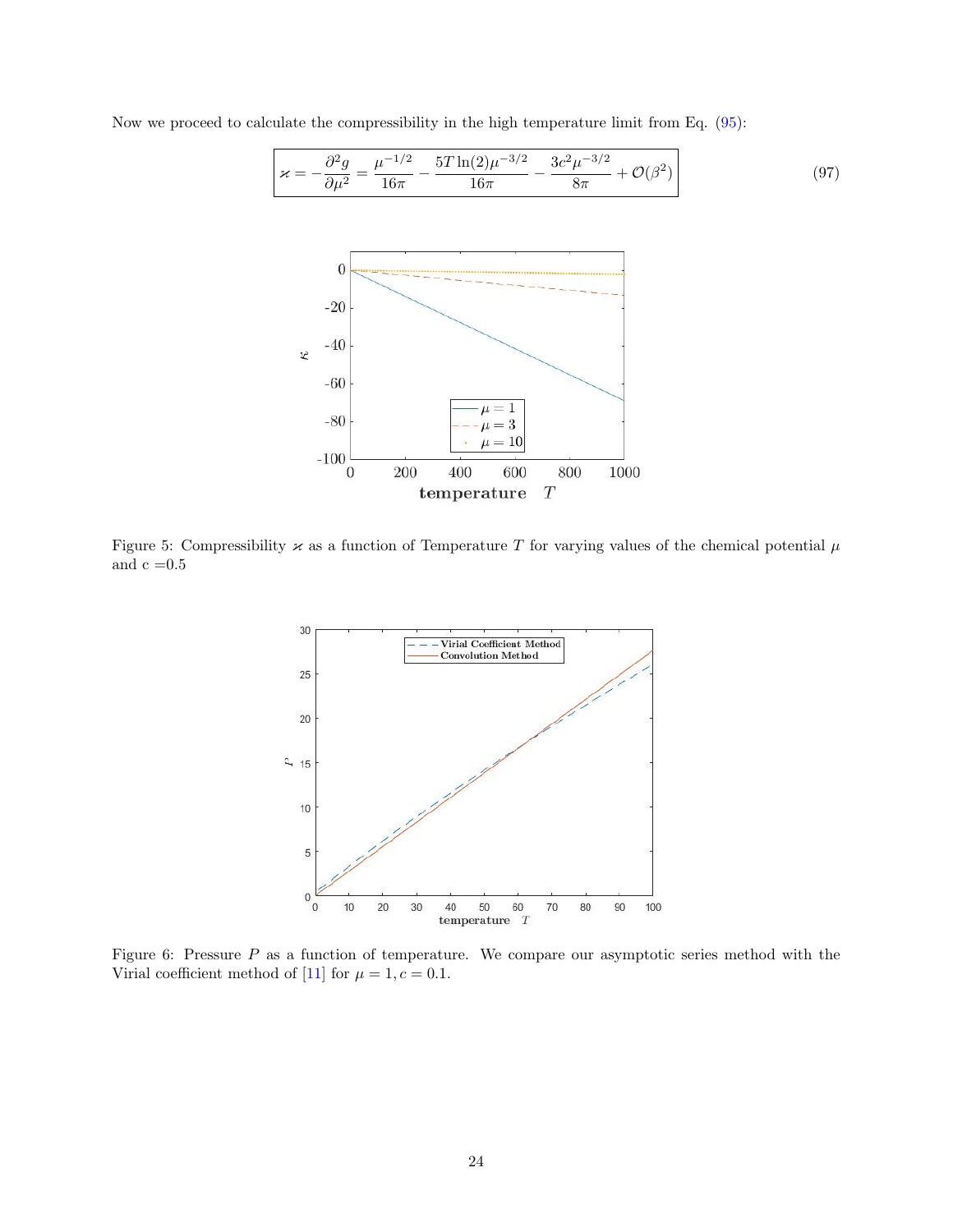#### <span id="page-24-0"></span>**3.2.3** Weak Interaction  $c \to 0^+$  limit

In the weak coupling limit, the system should have the behaviour of free bosons. In this weak coupling limit, we observe for the kernel :

$$
\lim_{c \to 0^+} K(k, \lambda) = \lim_{c \to 0^+} \frac{c/\pi}{c^2 + (k - \lambda)^2} = \delta(k - \lambda)
$$
\n(98)

Therefore, the dressed energy [\(63\)](#page-15-1) becomes:

<span id="page-24-2"></span>
$$
\varepsilon(k) = T \ln \left( e^{\beta(k^2 - \mu)} - 1 \right) \tag{99}
$$

Using Eq.  $(99)$  along with Eq.  $(56)$ , we obtain:

$$
2\pi \rho^p(k) = e^{-\beta \varepsilon(k)} = \frac{1}{e^{\beta(k^2 - \mu)} - 1},
$$
\n(100)

which is exactly the distribution function for free bosons. Then, the pressure is given by:

<span id="page-24-4"></span>
$$
P = \frac{T}{2\pi} \int_{-\infty}^{\infty} \ln\left(1 - e^{-\beta(k^2 - \mu)}\right) \tag{101}
$$

#### <span id="page-24-1"></span>3.2.4 Strong Interaction  $c \to \infty$  limit

In the strong coupling limit, the kernel vanishes and therefore the dressed energy [\(63\)](#page-15-1) becomes:

<span id="page-24-3"></span>
$$
\varepsilon(k) = k^2 - \mu \tag{102}
$$

Using Eq.  $(102)$  along with Eq.  $(56)$ , we obtain:

$$
2\pi \rho^p(k) = e^{-\beta \varepsilon(k)} = \frac{1}{e^{\beta(k^2 - \mu)} + 1},
$$
\n(103)

which is exactly the distribution function for free electrons.

Here, the pressure is given by:

$$
P = \frac{T}{2\pi} \int_{-\infty}^{\infty} \ln\left(1 + e^{-\beta(k^2 - \mu)}\right) \tag{104}
$$

In Figure [7,](#page-25-0) we compare our zero-temperature limit result for the pressure with Peng, Yu and Guan [\[17\]](#page-30-16) calculations for strong coupling and low temperatures, which is also based on the work of [\[13\]](#page-30-12).Below we present the polylogarithmic function solution for the pressure  $P$ , derived by [\[13\]](#page-30-12), followed by the series expansion solution of [\[17\]](#page-30-16), up to order  $\mathcal{O}(T^4, \frac{1}{c^3})$ :

$$
P = -\frac{1}{2\sqrt{\pi}} T^{3/2} \text{Li}_{3/2} \left( -e^{A/T} \right), A = \mu + \frac{2}{c} P. \tag{105}
$$

$$
P \approx \frac{2}{3\pi} \mu^{3/2} + \frac{4}{3\pi^2 c} \mu^2 + \frac{28}{9\pi^3 c^2} \mu^{5/2} + T^2 \left(\frac{\pi}{12} \mu^{-1/2} + \frac{1}{9c} + \frac{5}{18\pi c^2} \mu^{1/2}\right). \tag{106}
$$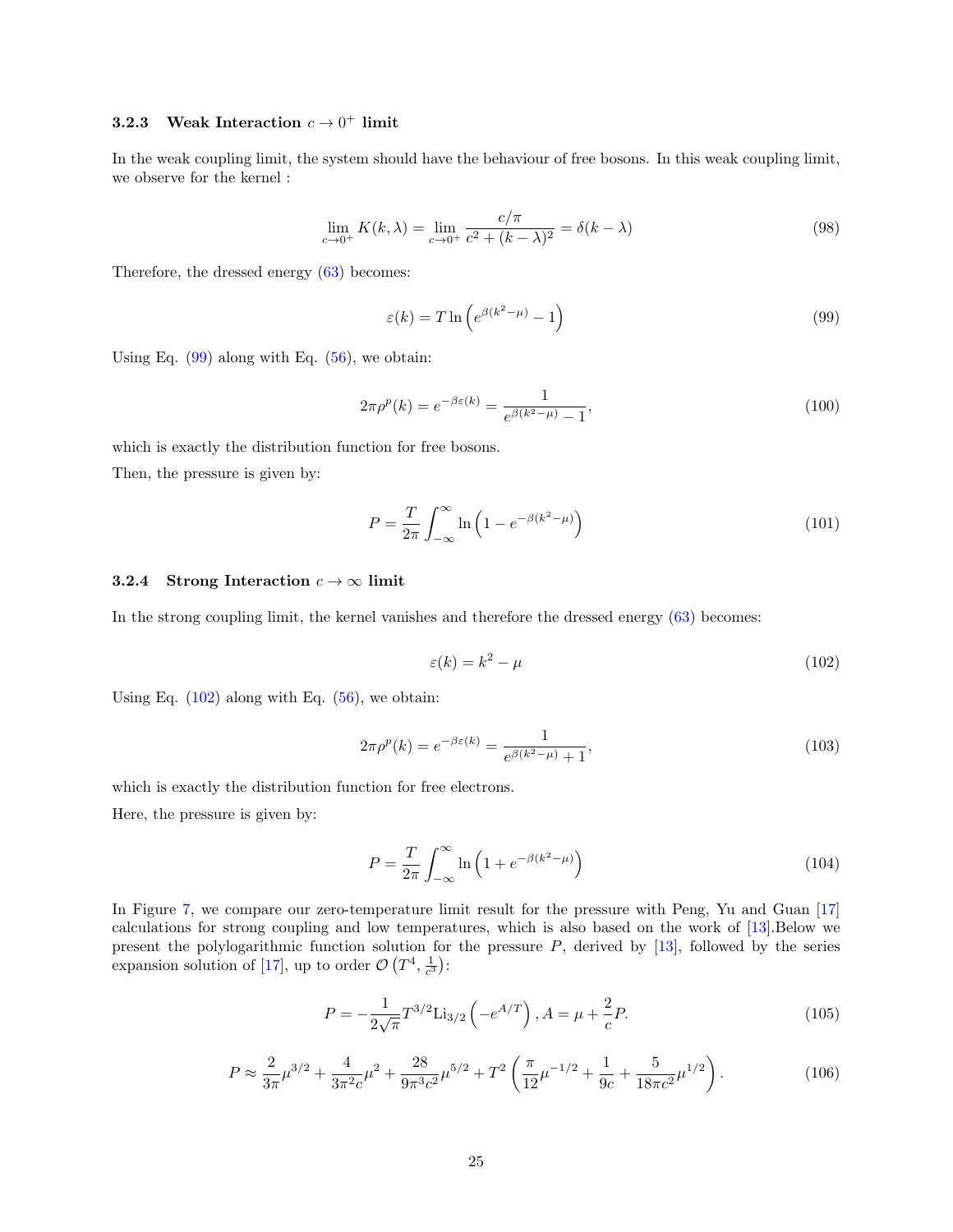<span id="page-25-0"></span>It is obvious that Eq. [\(82\)](#page-20-2) converted to pressure via  $P = -g$  is identical to Eq. [\(101\)](#page-24-4), up to  $\mathcal{O}(\frac{1}{c^2})$ . Our results further converge with the polylogarithmic function solution in this regime if we keep higher orders in the expansion of the dressed energy [\(72\)](#page-18-2).



Figure 7: Pressure P as a function of the chemical potential  $\mu$ . We compare our method with the polyloga-rithmic function series expansion result through the calculations of [\[17\]](#page-30-16) for  $T = 0.1, c = 10$ .

The cited results achieve numerical compatibility with a Sommerfeld expansion over the dressed energies  $\varepsilon(k)$ , even providing more accurate results. Our analytic calculations match the cited work, providing relations that can be used quickly without the aid of numerical assumptions, at the cost of some accuracy next to Fermi points. However, since our results are analytical, we are able to calculate errors and compare with possible experimental results. But this is beyond the scope of our work, at the moment.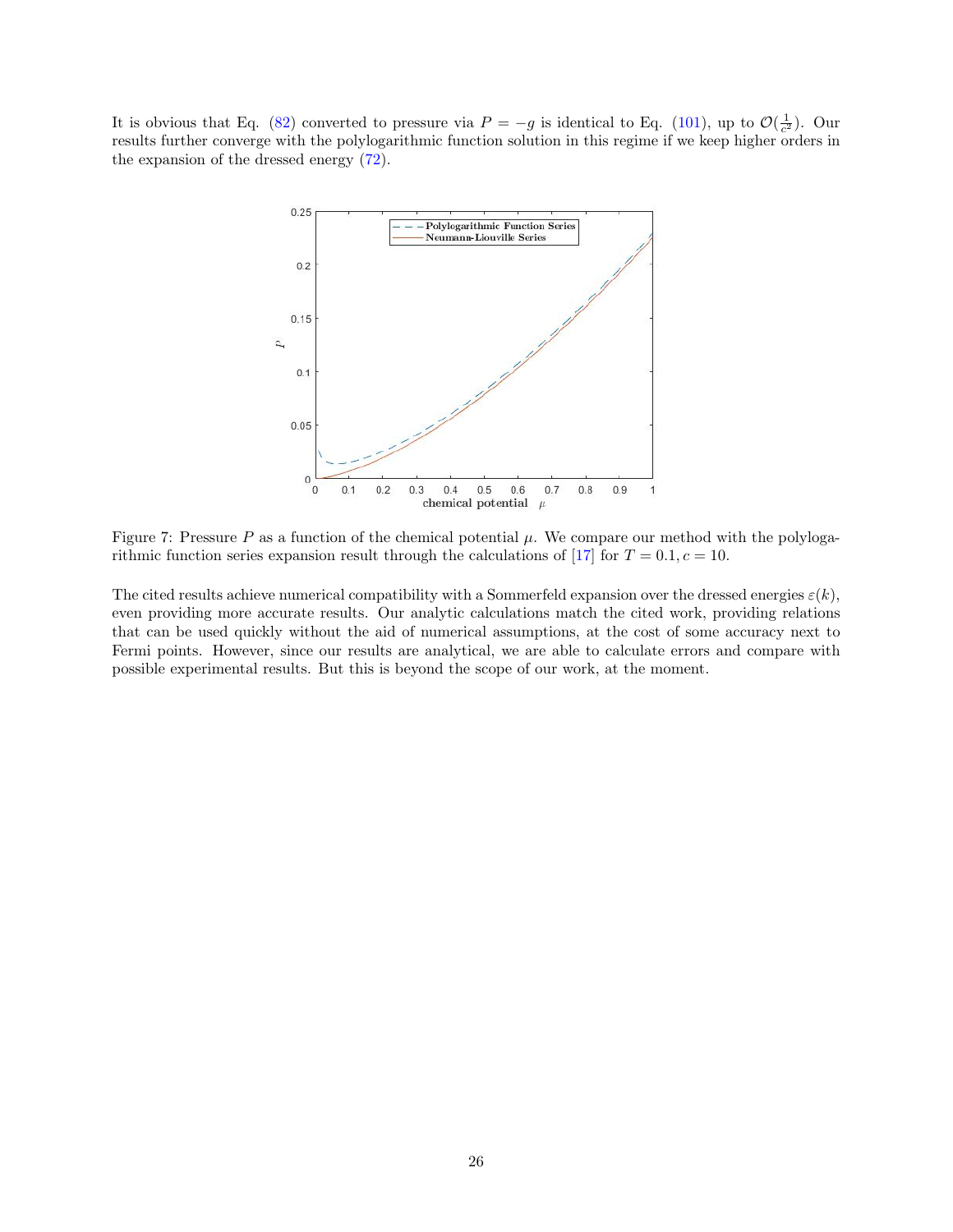## <span id="page-26-0"></span>4 Generalized Hydrodynamics

The term Generalized Hydrodynamics, or GHD, originates from 2016. The word 'Generalized' is used in the same way as it is in the Generalized Gibbs Ensemble; it designates the extension of a concept from the case with a small, finite, number of conserved quantities to the case with infinitely many of them.

In 2016, the Generalized Hydrodynamics equation, which we will show below, appeared in the context of quantum integrable one-dimensional systems. In the decade that preceded this breakthrough, tremendous progress has been made on out-of-equilibrium quantum dynamics, largely driven by advances in cold atom experiments, such as the 2006 Quantum Newton Cradle experiment, where two one-dimensional clouds of interacting atoms in a harmonic potential  $V(x)$  undergo thousands of collisions, seemingly escaping convergence towards thermal equilibrium. Between 2006 and 2016, many advances on the thermalization of isolated quantum systems occurred, particularly concerning the Generalized Gibbs Ensemble, yet a quantitatively reliable modeling of the Quantum Newton Cradle setup had remained out of reach. As is usual with quantum many-body systems, the exponential growth of the Hilbert space with the number of atoms  $N$  seemingly prevented direct numerical simulations of the dynamics.

However, the 2016 breakthrough of GHD changed this state of affairs. Realizing that the dynamics of onedimensional ultracold quantum gases in experiments such as the Quantum Newton Cradle is captured by GHD equations has brought forth a new era for their theory description.

In this section, we go over the basic approach for the formulation of the GHD equations for the Lieb-Liniger model, though it is easy to extend the method over other models. Then, we put them to use to derive important quantities, such as the energy and energy current correlators, as well as the thermal Drude weight.

#### <span id="page-26-1"></span>4.1 GHD in the Lieb-Liniger model

In second-quantized form, the Lieb-Liniger Hamiltonian is:

$$
\mathcal{H} = \int dx \mathbf{h}(x) = \int dx \left( \frac{1}{2} \partial_x \hat{\Psi}^\dagger \partial_x \hat{\Psi} + c \hat{\Psi}^\dagger \hat{\Psi}^\dagger \hat{\Psi} \hat{\Psi} \right)
$$
(107)

The Hamiltonian has an infinite number of conserved charges  $\hat{Q}_i$ ,  $i = 0, 1, 2...$ , with  $\hat{Q}_0$  being the particle number,  $\hat{Q}_1$  the total momentum,  $\hat{Q}_2$  the total energy and so forth. Thus:

$$
\hat{Q}_i = \int dx \mathbf{q}_i(x) \tag{108}
$$

where:

$$
\mathbf{q}_0(x) = n(x) = \hat{\Psi}^\dagger(x)\hat{\Psi}(x)
$$

$$
\mathbf{q}_1(x) = p(x) = i\hat{\Psi}^\dagger(x)\partial_x\hat{\Psi}(x) + h.c.
$$

$$
\mathbf{q}_2(x) = \mathbf{h}(x)
$$

We also define the conserved currents  $\mathbf{j}_i$  corresponding to conserved charge densities. The currents and densities satisfy the continuity equations:

<span id="page-26-2"></span>
$$
\partial_t \mathbf{q}_i + \partial_x \mathbf{j}_i = 0 \tag{109}
$$

The Lieb-Liniger model is an integrable system. Thus, we move, through entropy maximization, to Generalized Gibbs Ensembles (GGE) with (formal) density matrix: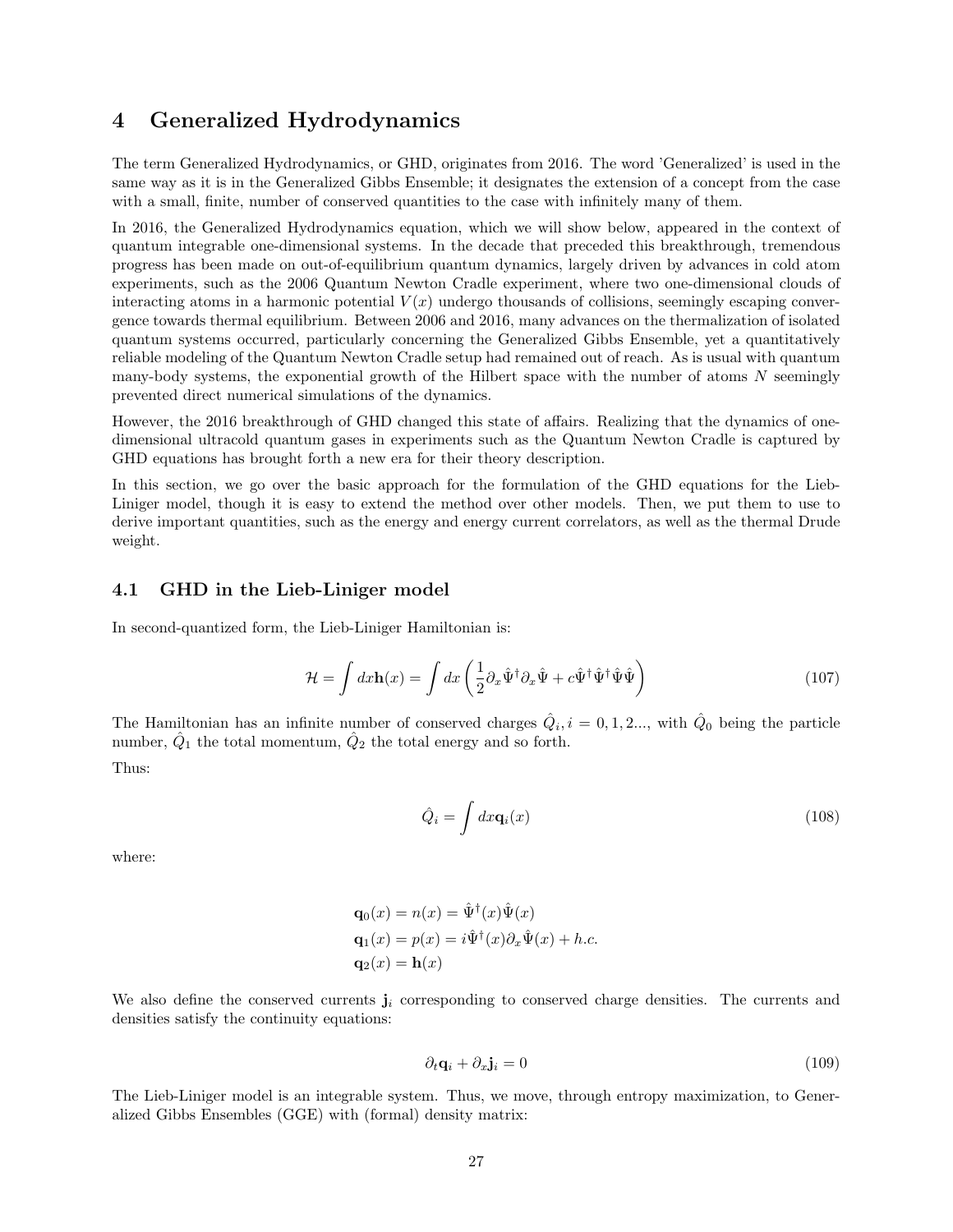$$
\rho_{GGE} = e^{-\sum_{i} \beta_i \hat{Q}_i} \tag{110}
$$

As a result,  $\langle e^{i\mathcal{H}t}\hat{\mathcal{O}}e^{-i\mathcal{H}t}\rangle \approx \left[\rho_{GGE}(x,t)\hat{\mathcal{O}}\right]$ , where the only space-time dependence is in the density matrix, and:

$$
\mathbf{q}_i(x,t) = [\rho_{GGE}(x,t)\mathbf{q}_i(x,t)] \tag{111}
$$

$$
\mathbf{j}_i(x,t) = [\rho_{GGE}(x,t)\mathbf{j}_i(x,t)]\tag{112}
$$

satisfy the same continuity equation [\(109\)](#page-26-2).

Now, the interactions of the repulsive  $(c > 0)$  Lieb-Liniger model are described by the differential scattering phase:

$$
K(\theta) = \frac{2c}{c^2 + \theta^2},\tag{113}
$$

and each conserved charge is characterized by its one-particle eigenvalue  $h_i(\theta) = \theta^i/i!$ . In the thermodynamic limit, we express the eigenstates in terms of  $\rho_p(x, \theta) dx d\theta$ , which are the number of quasi-particles. These lead to current densities  $\mathbf{q}_i = \int d\theta \rho_p(\theta) h_i(\theta)$ . It is convenient to use the variable  $n(\theta) = \rho_p(\theta) / \rho_s(\theta)$ , with  $n(\theta)$  being the occupation function and  $\rho_s(\theta)$  the state density  $2\pi \rho_s(\theta) = 1 + \int da K(\theta - a) \rho_p(a)$ . Then, the density and current averages take the form:

$$
\mathbf{q}_i = \int \frac{dp(\theta)}{2\pi} n(\theta) h_i^{dr}(\theta) \tag{114}
$$

$$
\mathbf{j}_{i} = \int \frac{dE(\theta)}{2\pi} n(\theta) h_{i}^{dr}(\theta) = \int \frac{dp(\theta)}{2\pi} n(\theta) v^{eff}(\theta) h_{i}^{dr}(\theta)
$$
\n(115)

where the dressing operation is defined as:

$$
h^{dr}(\theta) = h(\theta) + \int \frac{da}{2\pi} K(\theta - a) n(a) h^{dr}(a)
$$
\n(116)

Now, demanding the continuity equation [\(109\)](#page-26-2) along with the above averages gives the continuity equation for quasi-particle parameter  $\theta$ :

<span id="page-27-1"></span>
$$
\partial_t n(\theta) + v^{eff}(\theta)\partial_x n(\theta) = 0 \tag{117}
$$

where the effective velocity  $v^{eff}(\theta)$  is the velocity of elementary excitation:

$$
v^{eff}(\theta) = \frac{(E')^{dr}(\theta)}{(p')^{dr}(\theta)}
$$
\n(118)

#### <span id="page-27-0"></span>4.2 Calculations

Promoting the particle occupation functions to have space-time dependance, we re-write Eq. [\(117\)](#page-27-1) as:

<span id="page-27-2"></span>
$$
\partial_t n(x, t; \theta) + v^{eff}(x, t; \theta) \partial_t n(x, t; \theta)
$$
\n(119)

We recall the dressed energies for the Lieb-Liniger model  $(63)$  in the generalized TBA are: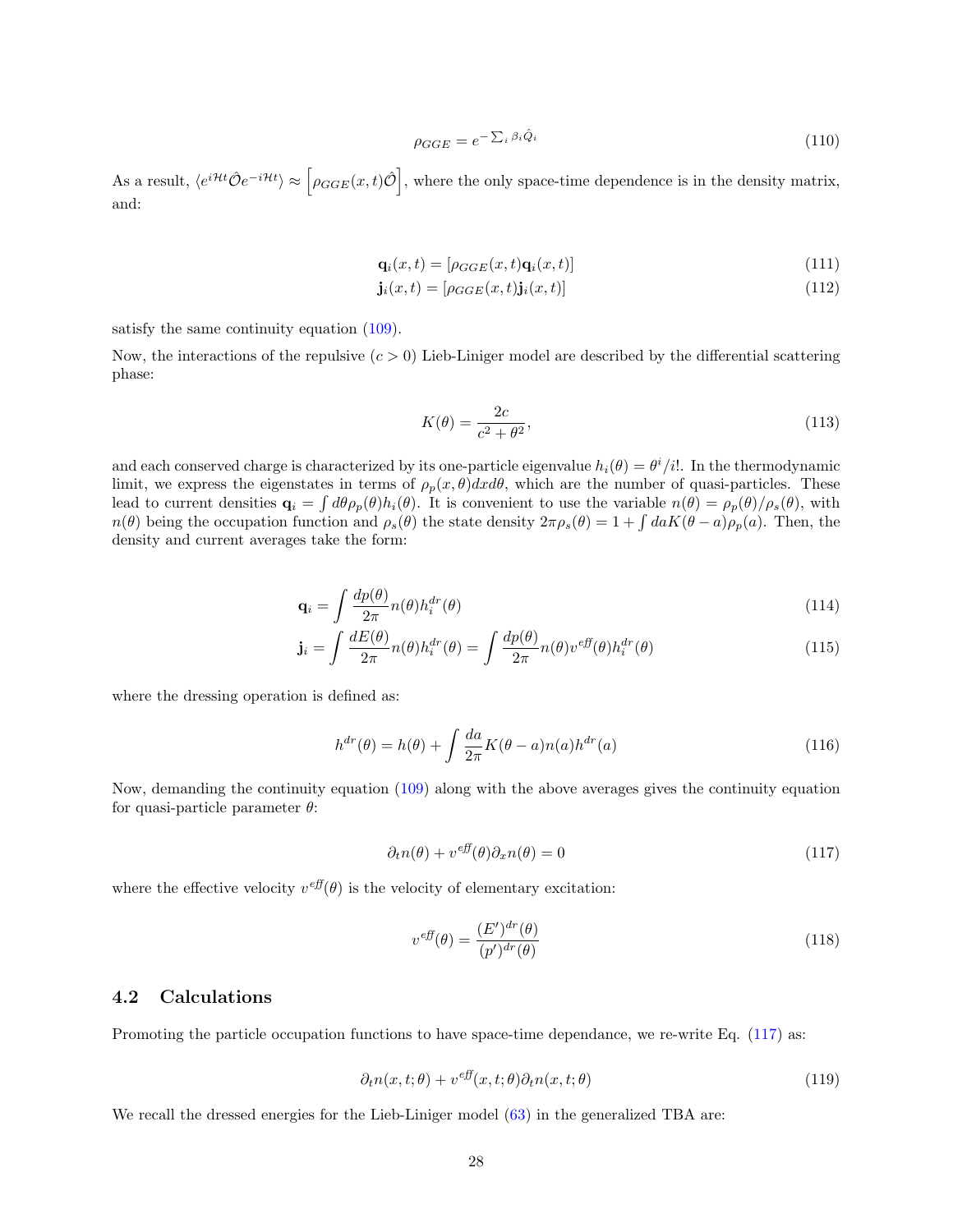$$
\varepsilon^{dr}(\theta) = \varepsilon(\theta) - \int \frac{da}{2\pi} K(\theta, a) \ln(1 + e^{-\varepsilon^{dr}(a)}), \quad \varepsilon(\theta) = \theta^2 - \mu
$$
\n(120)

We can write the mean value of the total energy as:

<span id="page-28-0"></span>
$$
E(\theta) = \int d\theta \rho^p(\theta) \varepsilon(\theta) = \int \frac{dp(\theta)}{2\pi} n(\theta) \varepsilon^{dr}(\theta) = \int \frac{dp^{dr}(\theta)}{2\pi} n(\theta) \varepsilon(\theta)
$$
(121)

Now, we consider a temperature perturbation  $\delta \beta_q e^{iqx}$  around the equilibrium state at inverse temperature β,  $n(x,t) = n + \delta n(x,t) = n + \delta n(t) \delta \beta_q e^{iqx}$ . Substituting in the continuity equation [\(119\)](#page-27-2) and suppressing  $\theta$  for convenience, we obtain:

$$
\delta n(x,t) = \left(\frac{\partial n}{\partial \beta}\right)_{\beta} e^{iq(x-vt)}\tag{122}
$$

Then, the space-time dependence of the total energy in Eq. [\(121\)](#page-28-0) becomes:

<span id="page-28-1"></span>
$$
E(x,t) = \int d\theta r(x,t)n(x,t)\varepsilon = \int d\theta (r + \delta r(x,t))(n + \delta n(x,t))\varepsilon \Rightarrow E(x,t) = E + \delta E(x,t)
$$
 (123)

After linearization on Eq. [\(123\)](#page-28-1), as done in [\[18\]](#page-30-17), we obtain:

$$
\delta E(x,t) \approx \int d\theta \left(\delta r(x,t)n + r\delta n(x,t)\right)\varepsilon
$$

$$
\frac{\delta E(x,t)}{\delta \beta_q} \approx \int d\theta \left(\left(\frac{\partial r}{\partial \beta}\right)_{\beta} n + r\left(\frac{\partial n}{\partial \beta}\right)_{\beta}\right) \varepsilon e^{iq(x-vt)}
$$

$$
\frac{\delta E(x,t)}{\delta \beta_q} \approx -\int \frac{dp^{dr}}{2\pi} n(1-n) \left(\varepsilon^{dr}\right)^2 e^{iq(x-vt)}
$$

Taking a Fourier Transform, we obtain:

$$
\frac{1}{2\pi} \int dt e^{i\omega t} \frac{\delta E(x,t)}{\delta \beta_q} \approx -\int \frac{dp^{dr}}{2\pi} n(1-n) \left(\varepsilon^{dr}\right)^2 \delta(\omega - qv) e^{iqx} = -S_{EE}(q,\omega) e^{iqx} \tag{124}
$$

$$
S_{EE}(q,\omega) = \int \frac{dp^{dr}}{2\pi} n(1-n) \left(\varepsilon^{dr}\right)^2 \delta(\omega - qv) \tag{125}
$$

This is the energy structure factor within GHD at the  $q \to$  limit. It is related to the specific heat  $C(T)$ in this limit, via  $C = \beta^2 \int d\omega S_{EE}(q,\omega)$ .

Performing a similar analysis for the energy current, we obtain:

<span id="page-28-2"></span>
$$
\frac{\delta J_E(x,t)}{\delta \beta_q} \approx -\int \frac{dp^{dr}}{2\pi} n(1-n)\varepsilon^{dr} j_E^{dr} e^{iq(x-vt)} \tag{126}
$$

It is interesting to observe that the time derivative of Eq.  $(126)$  obeys a continuity equation in q-space:

$$
\frac{\partial}{\partial t} \frac{\delta J_E(x,t)}{\delta \beta_q} - iq \int \frac{dp^{dr}}{2\pi} n(1-n) \left(j_E^{dr}\right)^2 e^{iq(x-vt)} = 0 \tag{127}
$$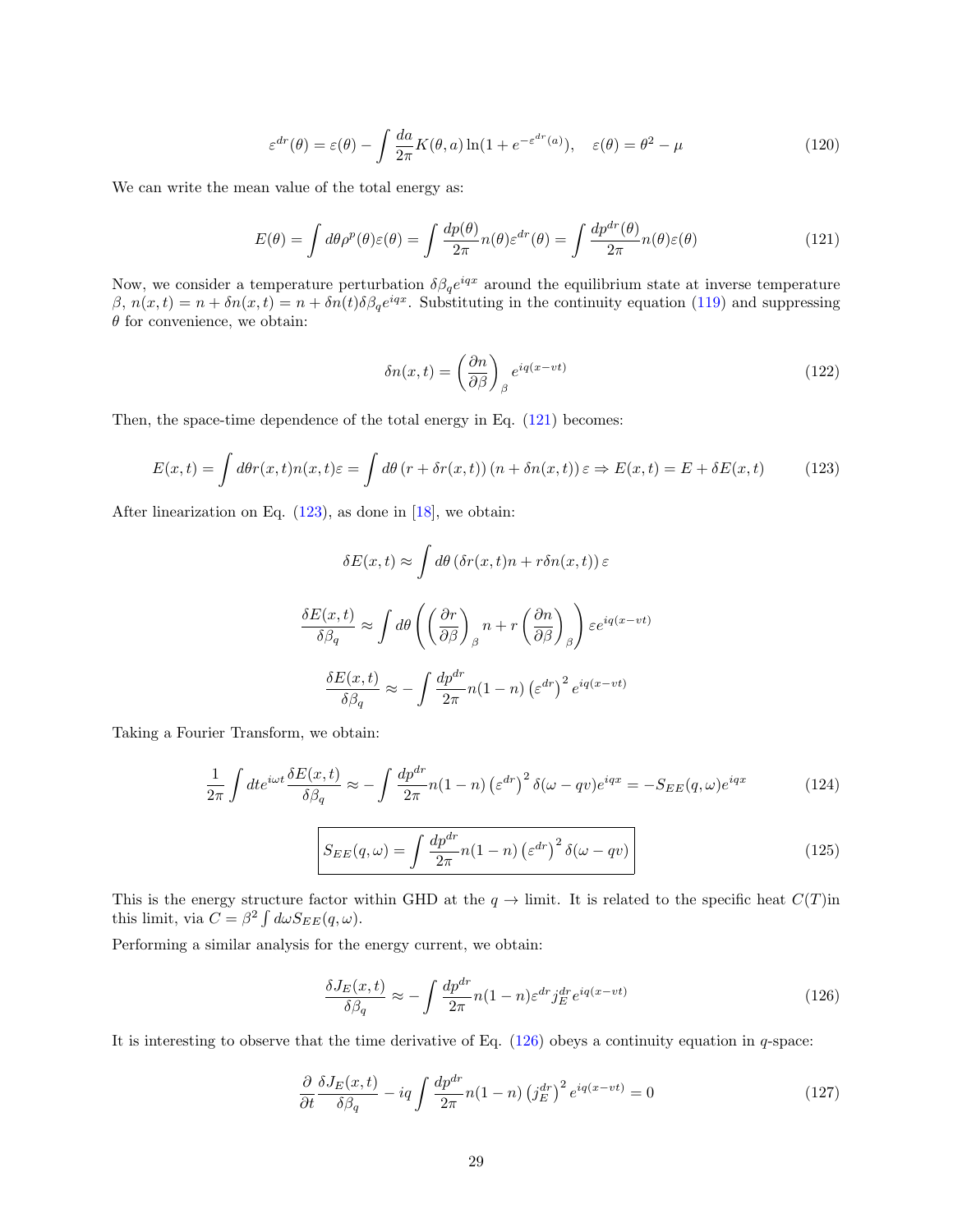with current related to the thermal Drude weight [\[19\]](#page-30-18):

$$
D_{th} = \frac{\beta^2}{2} \int \frac{dp^{dr}}{2\pi} n(1-n) (j_E^{dr})^2 = \frac{\beta^2}{2} \int \frac{dp^{dr}}{2\pi} n(1-n) (v_{\varepsilon}^{dr})^2
$$
 (128)

Following the same procedure as we did with the energy, we obtain the energy current-current correlator:

$$
S_{J_E J_E}(q,\omega) = \int \frac{dp^{dr}}{2\pi} n(1-n) \left(j_E^{dr}\right)^2 \delta(\omega - qv) \tag{129}
$$

To note on the spectrum of  $S_{J_EJ_E}(q,\omega)$ , it essentially looks as a  $\delta$ -function, as  $q \to 0$ , with weight  $D_{th}$ .

## <span id="page-29-0"></span>5 Concluding Remarks

In conclusion, we reviewed the basic principles of the Lieb-Liniger model using the Bethe ansatz equations, as well as the basics of Yang-Yang thermodynamics. We investigated the thermodynamic properties of the model in the high and low temperature regimes, for strong and weak interactions respectively. We compared our analytic results with other results, established in literature, and achieved great success in describing the finite temperature dynamics of the model, within the context of this thesis. Furthermore, we reviewed the Generalized Hydrodynamics formalism and derived equations through its basic continuity equation, which, along with our analytic solutions, can be used to obtain a more complete picture of the Lieb-Liniger model.

To evolve and take our work to the next level, we can use our methods in higher precision, by expanding in higher orders. However, this was not necessary here, as we have demonstrated the convergence of our work with already established results. It is note-worthy, that the high temperature regime of the Lieb-Liniger model, as well as the weak interaction regime, has not received adequate attention, mostly due to the sheer difficulty of finding exact solutions. We would like to investigate further these regimes, and also make use of numerical methods to verify our results. Given time and enough effort, we could also obtain analytic expressions for the important GHD quantities we derived. Of course, the methods used here can be applied to other integrable models obeying Bethe ansatz equations, and perhaps this could lead to a better understanding of exactly solvable models.

## Acknowledgements

I would like to sincerely offer my gratitude to both my friends, colleagues and family. They have aided and supported me tremendously in the process of writing my thesis. I would also like to express both gratitude and respect to my advisor, Prof. Zotos Xenophon, for his guidance and patience with me as I navigated my first steps in the real work demanded by academic physics.

In addition, I would like to break formalities and pay my humble respect, as well as say farewell to Prof. Tomaras Theodore, who passed away early in summer 2021. He was an excellent professor and mentor, but most importantly, he was a true inspiration to all of us that sought out truths behind the equations. I, as well as many of my friends -which he taught-, and the department of physics in the U.O.C. will miss him dearly, and will strive to meet the challenges and examples he set for us.